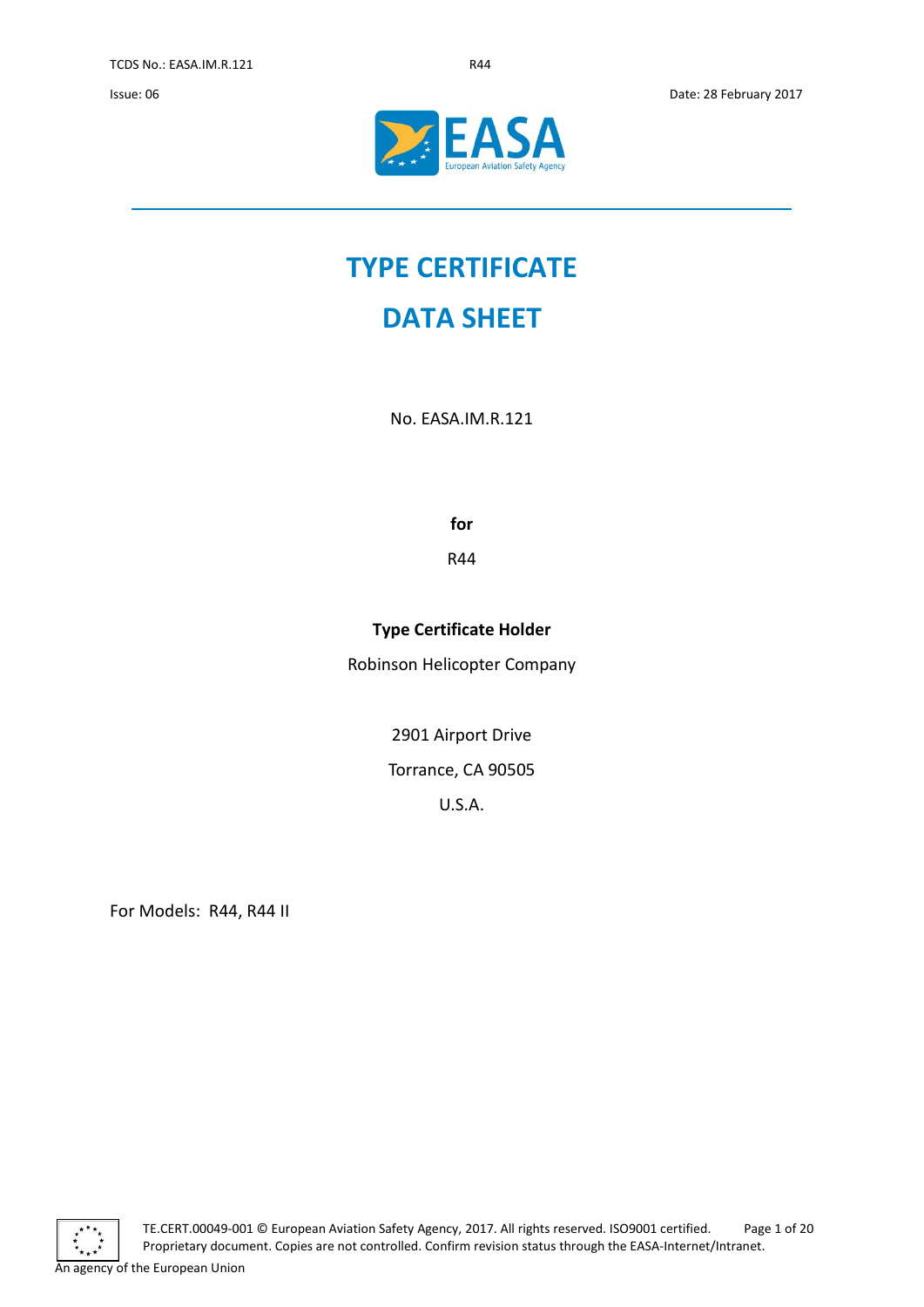### **TABLE OF CONTENTS**

Issue: 06

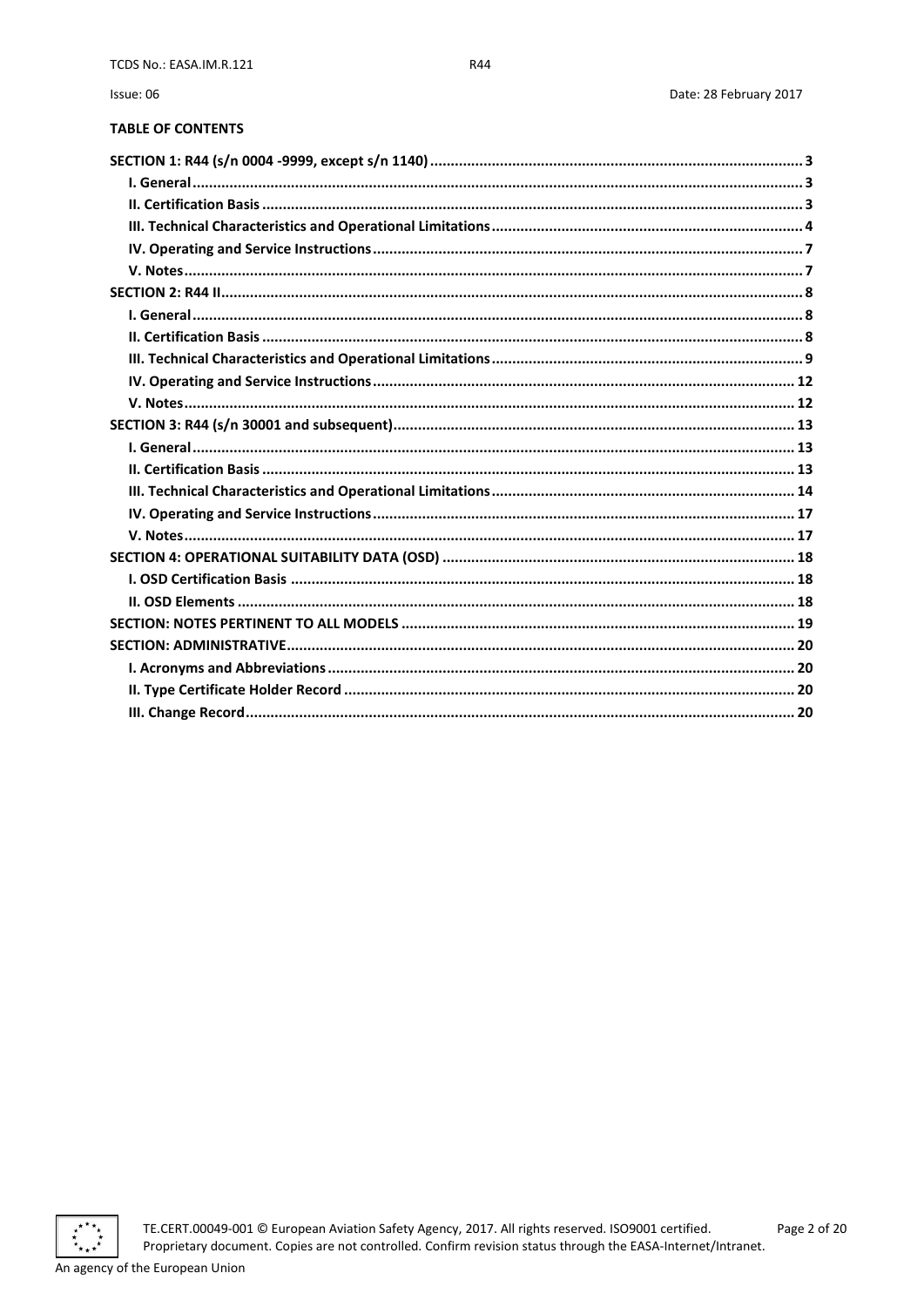<span id="page-2-1"></span><span id="page-2-0"></span>

|    | SECTION 1: R44 (s/n 0004 -9999, except s/n 1140)              |                                                                                                                                                                       |
|----|---------------------------------------------------------------|-----------------------------------------------------------------------------------------------------------------------------------------------------------------------|
|    | I. General                                                    |                                                                                                                                                                       |
| 1. | Type/ Model/ Variant                                          |                                                                                                                                                                       |
|    | 1.1 Type                                                      | R44                                                                                                                                                                   |
|    | 1.2 Model                                                     | R44                                                                                                                                                                   |
|    | 1.3 Variant                                                   | n/a                                                                                                                                                                   |
| 2. | Airworthiness Category                                        | Small Rotorcraft                                                                                                                                                      |
| 3. | Manufacturer                                                  | Robinson Helicopter Company<br>2901 Airport Drive<br>Torrance, California 90505, USA                                                                                  |
| 4. | Type Certification Application Date                           | to FAA:<br>4 March 1987<br>to ENAC: 29 September 1993                                                                                                                 |
| 5. | State of Design Authority                                     | FAA                                                                                                                                                                   |
| 6. | Type Certificate Date by NAA                                  | 10 December 1992<br>by FAA:<br>by ENAC: not recorded                                                                                                                  |
| 7. | Type Certificate n°                                           | by FAA:<br>H11NM<br>by ENAC: A320                                                                                                                                     |
| 8. | Type Certificate Data Sheet n°                                | by FAA:<br>H11NM<br>by ENAC: A320                                                                                                                                     |
| 9. | <b>EASA Type Certification Date</b>                           | 28 September 2003, in accordance with CR (EU)<br>1702/2003, Article 2, 3., (a), (i), 2 <sup>nd</sup> bullet, 2 <sup>nd</sup> indented<br>bullet.                      |
|    | <b>II. Certification Basis</b>                                |                                                                                                                                                                       |
| 1. | Reference Date for determining the<br>applicable requirements | 12 November 1989                                                                                                                                                      |
| 2. | Airworthiness Requirements                                    | 14 CFR Part 27, dated February 1, 1965,<br>including Amdts. 27-1 through 27-24                                                                                        |
| 3. | <b>Special Conditions</b>                                     | FAA Special Condition No. 27-033-SC Robinson Model<br>R44 and R44 II Helicopters, Installation of HeliSAS<br>Autopilot and Stabilization Augmentation System (AP/SAS) |
| 4. | Exemptions                                                    | - FAA Exemption No. 5473, dated 2 July 1992,<br>to §27.955(a)(7) and 27.1305(q)<br>- FAA Exemption No. 6692, dated 17 October 1997<br>to §27.695.                     |
| 5. | Deviations                                                    | none                                                                                                                                                                  |
| 6. | <b>Equivalent Safety Findings</b>                             | FAA ELOS No. TD10352LA-R/S-1 to<br>14 CFR Part 27.1401(d), Anticollision Light System                                                                                 |
| 7. | Requirements elected to comply                                | none                                                                                                                                                                  |
| 8. | <b>Environmental Protection Requirements</b>                  |                                                                                                                                                                       |
|    | <b>Noise Requirements</b><br>8.1                              | See TCDSN EASA.IM.R.121                                                                                                                                               |
|    | <b>Emission Requirements</b><br>8.2                           | n/a                                                                                                                                                                   |
| 9. | <b>Operational Suitability Data (OSD)</b>                     | see SECTION 4 below                                                                                                                                                   |

<span id="page-2-2"></span>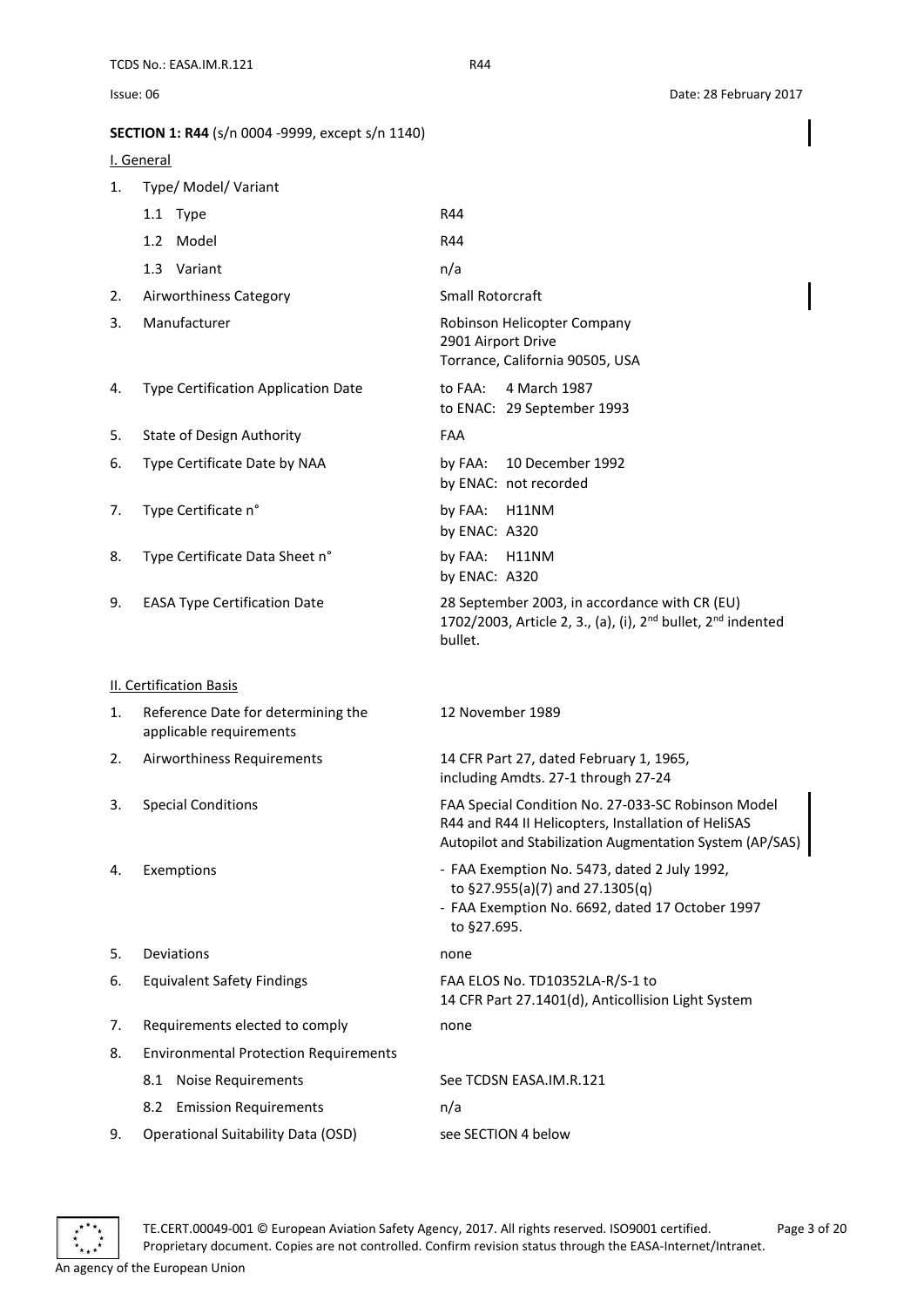### <span id="page-3-0"></span>**III. Technical Characteristics and Operational Limitations**

| 1. |        | <b>Type Design Definition</b> | Robinson Helicopter Company Drawing C001,                                                     |                             |                                                                                                                                                                                                      |
|----|--------|-------------------------------|-----------------------------------------------------------------------------------------------|-----------------------------|------------------------------------------------------------------------------------------------------------------------------------------------------------------------------------------------------|
|    |        |                               | Robinson Technical Report RTR 540 R44 EASA Type<br>Design Definition.                         |                             |                                                                                                                                                                                                      |
| 2. |        | Description                   | Main rotor:                                                                                   | plane                       | 2-blade, free to teeter and cone, rigid in-                                                                                                                                                          |
|    |        |                               | Tail rotor:<br>Fuselage:                                                                      | structure.                  | 2-blade, free to teeter, rigid in-plane<br>Riveted aluminium sheet and welded<br>steel tube for primary structure,<br>fiberglass & thermoplastic for secondary<br>structure. Seats integral to cabin |
|    |        |                               | Landing gear: Aluminium skids                                                                 |                             |                                                                                                                                                                                                      |
|    |        |                               | Powerplant:                                                                                   | engine                      | Single normally-aspirated reciprocating                                                                                                                                                              |
|    |        |                               | Avionics:                                                                                     |                             | Analogue or EFIS                                                                                                                                                                                     |
| 3. |        | Equipment                     | Basic equipment must be installed and operational prior<br>to registration of the helicopter. |                             |                                                                                                                                                                                                      |
|    |        |                               | Optional equipment per RHC drawing C025.                                                      |                             |                                                                                                                                                                                                      |
| 4. |        | <b>Dimensions</b>             |                                                                                               |                             |                                                                                                                                                                                                      |
|    |        | 4.1 Fuselage                  | Length:<br>Width hull:<br>Height:                                                             | 11.66 m<br>1.28 m<br>3.28 m |                                                                                                                                                                                                      |
|    | 4.2    | <b>Main Rotor</b>             | Diameter:                                                                                     | 10.06 m                     |                                                                                                                                                                                                      |
|    | 4.3    | Tail Rotor                    | Diameter:                                                                                     | 1.47 m                      |                                                                                                                                                                                                      |
| 5. | Engine |                               |                                                                                               |                             |                                                                                                                                                                                                      |
|    |        | 5.1 Model                     | <b>Lycoming Engines</b><br>1 x Model O-540-F1B5                                               |                             |                                                                                                                                                                                                      |
|    | 5.2    | Type Certificate              | <b>FAA TCDS No:</b><br><b>EASA Engine TCDS No:</b>                                            |                             | $E-295$<br>none                                                                                                                                                                                      |

### 5.3 Limitations

5.3.1 Installed Engine Limitations

|             | Power Limit | <b>RPM</b> |
|-------------|-------------|------------|
|             | [BHP]       | [%]        |
| TOP (5 min) | 225         | 102        |
| <b>MCP</b>  | 205         | 102        |

- See RFM for maximum manifold pressure corresponding to 225 BHP
- 5.3.2 Transmission Torque Limits

|             | Max. TQ<br>[Nm] | Engine RPM<br>[%] |
|-------------|-----------------|-------------------|
| TOP (5 min) | 581             | 102               |
| <b>MCP</b>  | 530             | 102               |

- 6. Fluids (Fuel/ Oil/ Additives)
	-

6.1 Fuel 100 LL aviation gasoline 100/130 aviation gasoline



TE.CERT.00049-001 © European Aviation Safety Agency, 2017. All rights reserved. ISO9001 certified. Page 4 of 20 Proprietary document. Copies are not controlled. Confirm revision status through the EASA-Internet/Intranet. An agency of the European Union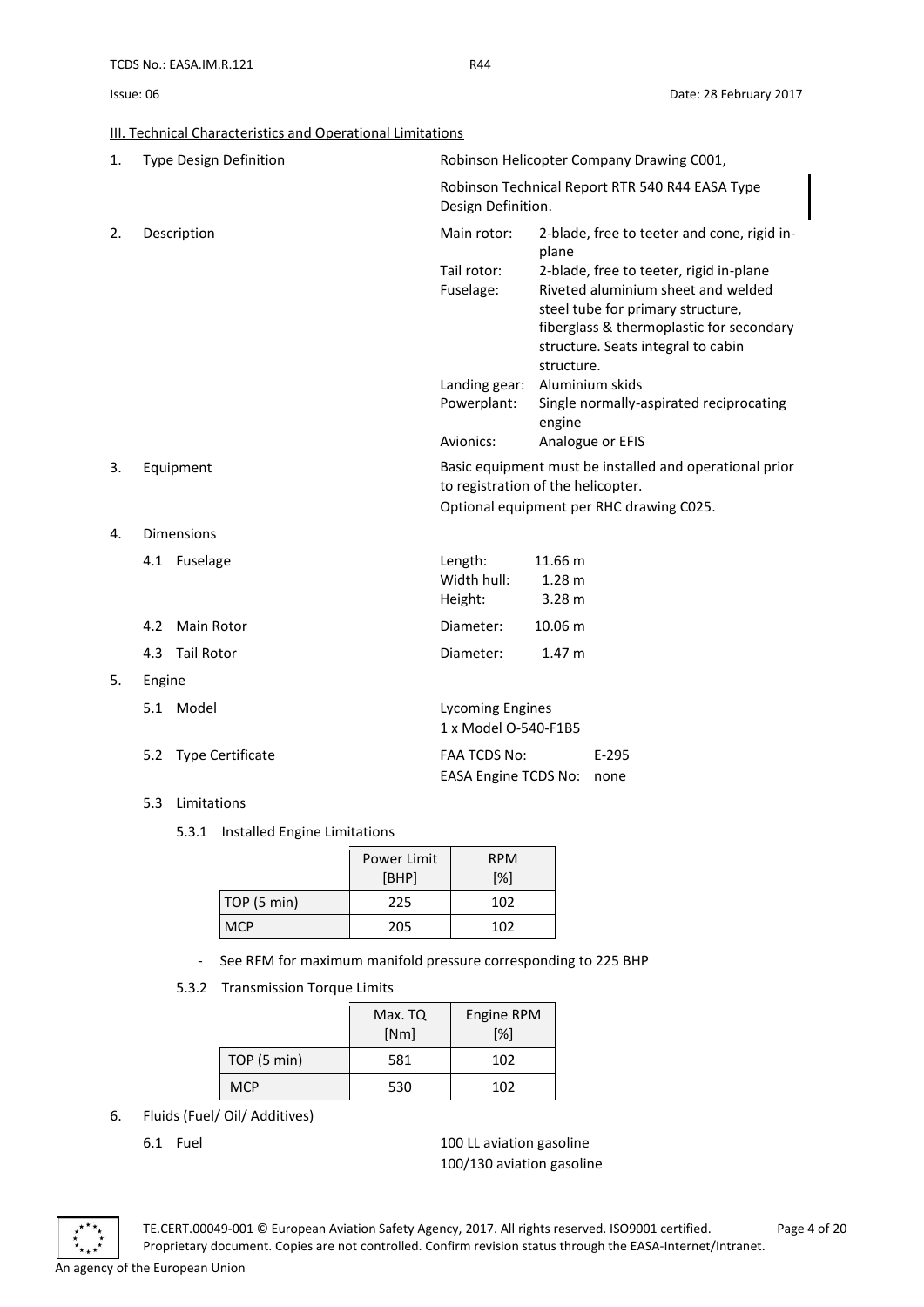- 
- 6.3 Additives none
- 7. Fluid capacities
	-

### 7.3 Coolant System Capacity **has a matrix** n/a

8. Air Speed Limitations

| <b>TO Gross Weight</b><br>[kg]                           | <b>PWR-on VNF</b><br>[KIAS] | <b>PWR-off VNF</b><br>[KIAS] |
|----------------------------------------------------------|-----------------------------|------------------------------|
| Less than 998                                            | 130                         | 100                          |
| 998 to 1089,<br>or Fixed Floats version<br>less than 998 | 120                         | 100                          |
| Fixed Floats version 998<br>to 1 089                     | 110                         | 100                          |

Notes:

- MSL V<sub>NE</sub> values shown above.
- For reduction of  $V_{NE}$  with altitude and temperature, see R44 RFM (RTR 461).
- Airspeed limit at power settings above MCP is 100 KIAS.
- Airspeed limit with inflated pop-out floats is 80 KIAS.
- Airspeed limit for any combination of 'Doors Off' is 100 KIAS.

### 9. Rotor Speed Limitations

|                   | Minimum   |     | Maximum   |     |
|-------------------|-----------|-----|-----------|-----|
| <b>Condition</b>  | $[rpm^*]$ | [%] | $[rpm^*]$ | [%] |
| Power-on          | 396       | 99  | 408       | 102 |
| Power-off         | 360       | 90  | 432       | 108 |
| Note: *Main Rotor |           |     |           |     |

### 10. Maximum Operating Altitude and Temperature

| 10.1 Altitude                       | 14 000 ft (4 270 m)<br>Maximum altitude above ground level is 9 000 ft<br>(2700 m) to allow landing within 5 minutes in case of fire. |
|-------------------------------------|---------------------------------------------------------------------------------------------------------------------------------------|
| 10.2 Temperature                    | Maximum ambient temperature limited only by engine<br>operating temperature limits                                                    |
| 11.<br><b>Operating Limitations</b> | VFR day and night<br>Non-icing conditions                                                                                             |



TE.CERT.00049-001 © European Aviation Safety Agency, 2017. All rights reserved. ISO9001 certified. Page 5 of 20 Proprietary document. Copies are not controlled. Confirm revision status through the EASA-Internet/Intranet. An agency of the European Union

6.2 Oil See R44 RFM (RTR 461), Section 8.

| 7.1<br>Fuel |                                 | Capacity [litres]   | Usable [litres]        |
|-------------|---------------------------------|---------------------|------------------------|
|             | Tank                            |                     | Tanks without bladders |
|             | Main                            | 120                 | 116                    |
|             | Auxiliary                       | 70                  | 69                     |
|             | Tank                            | Tanks with bladders |                        |
|             | Main                            | 115                 | 112                    |
|             | Auxiliary                       | 65                  | 64                     |
| 7.2 Oil     | Engine:                         | 9 litres            |                        |
|             | <b>Main Rotor Transmission:</b> | 2 litres            |                        |
|             | Tail Rotor Transmission:        | 0.10 litres         |                        |

| Main Rotor Transmission:    | 2 litres    |
|-----------------------------|-------------|
| Tail Rotor Transmission:    | 0.10 litres |
| <b>Hydraulic Reservoir:</b> | 0.62 litres |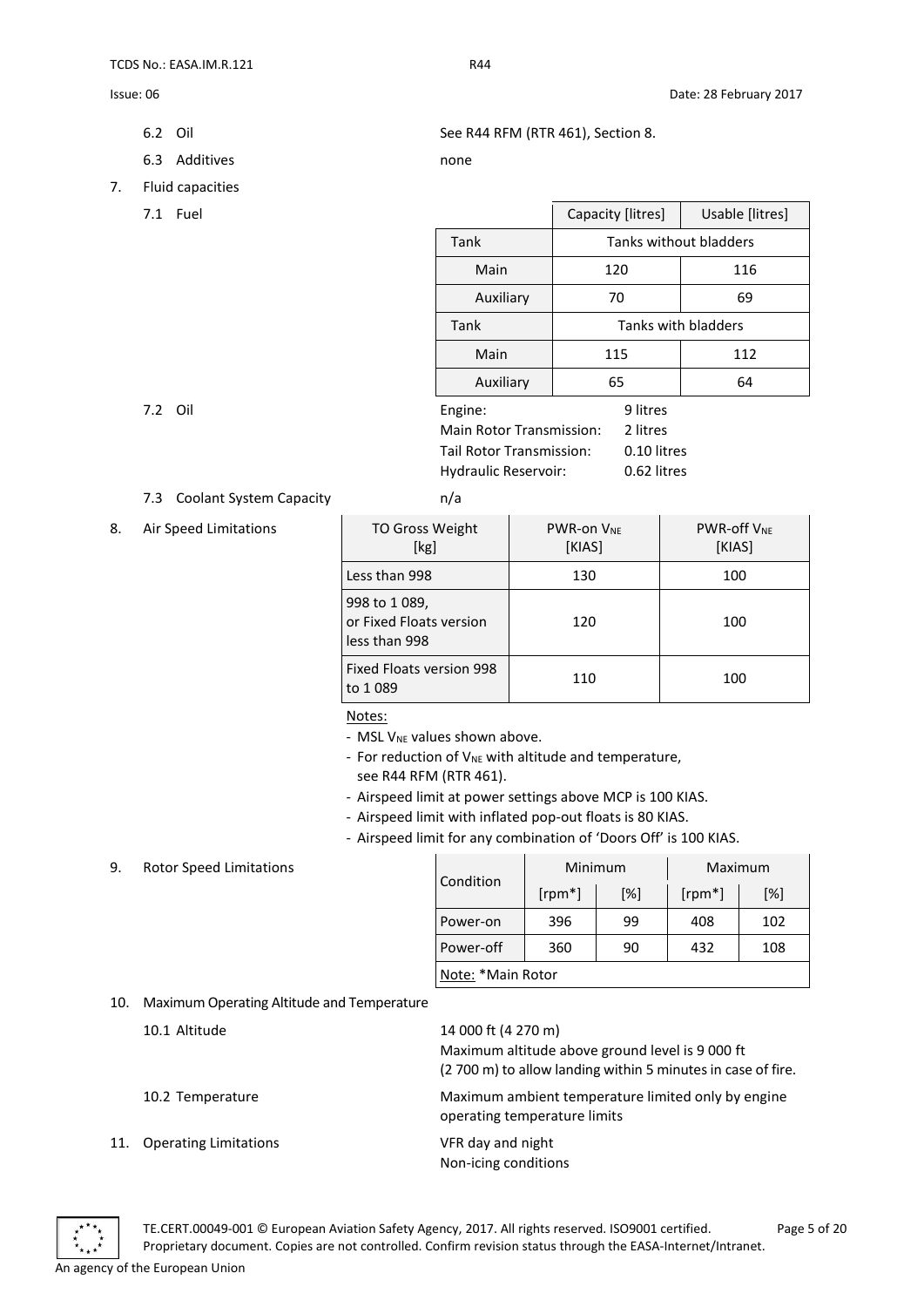- 12. Maximum Mass 1 089 kg
- 13. Centre of Gravity Range

| Gross weight      | Longitudinal C.G. |                  |  |
|-------------------|-------------------|------------------|--|
| [kg]              | FWD limit [mm]    | AFT limit [mm]   |  |
| 703               | 2 3 3 7           | 2 604            |  |
| 907               | 2 3 3 7           | 2604             |  |
| 998               | 2 3 3 7           | 2 5 4 6          |  |
| 1089              | 2 3 6 2           | 2489             |  |
| Longitudinal C.G. | Lateral C.G.      |                  |  |
| [mm]              | Left limit [mm]   | Right limit [mm] |  |
| 2 3 3 7           | -76               | $+76$            |  |
| 2 5 4 0           | -76               | +76              |  |
| 2 604             | -38               | +38              |  |

### 14. Datum Longitudinal:

the datum plane (STA 0) is located at 2 540 mm (100 in) forward of main rotor centreline. Lateral:

fuselage median plane.

15. Levelling Means **Refer to R44 Maintenance Manual and Instructions for** R44 Maintenance Manual and Instructions for Continued Airworthiness (RTR 460)

16. Minimum Flight Crew 1 pilot (right seat)

### 17. Maximum Passenger Seating Capacity 3

18. Passenger Emergency Exit 4, two on each side of the passenger cabin (intended for normal use)

19. Maximum Baggage/ Cargo Loads Maximum mass: 23 kg (50 lb)

For any seat location, the maximum combined weight of the load on the seat (e.g. occupant) plus the weight of stowed items and any installed equipment in the baggage compartment is 136 kg (300 lb).

### 20. Rotor Blade Control Movement Main Rotor:

| Collective pitch | 12.5° ±0.5° total travel |                                |
|------------------|--------------------------|--------------------------------|
| Cyclic pitch     | forward                  | 13.50° to 14.25°               |
|                  | aft                      | 13.50° to 14.25°               |
|                  | left                     | $7.5^\circ$ to $8.5^\circ$     |
|                  | right                    | $6.0^{\circ}$ to $7.0^{\circ}$ |

Tail Rotor:

|                  | right pedal | 15.5° to 16.5° |
|------------------|-------------|----------------|
| Collective pitch | left pedal  | 18.5° to 19.0° |

### 21. Auxiliary Power Unit (APU) none

22. Life-limited Parts See Robinson Maintenance Manual and Instructions for Continued Airworthiness (RTR 460).

Retirement times are listed in the approved "Airworthiness Limitations" section" of Chapter 3.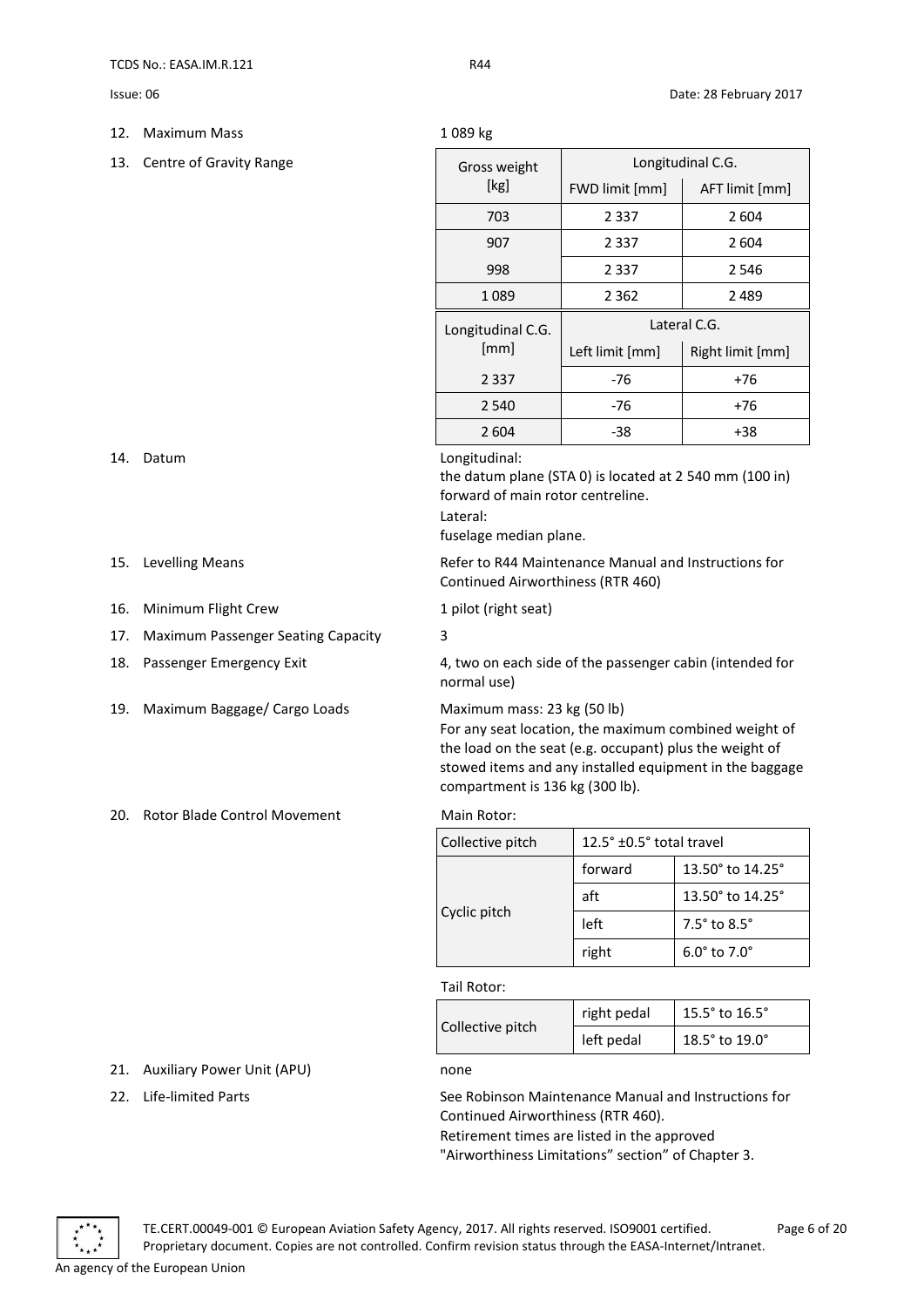### <span id="page-6-0"></span>IV. Operating and Service Instructions

| 1. | Flight Manual                         | Robinson Helicopter Company R44 Rotorcraft Flight<br>Manual, RTR 461, dated 10 December 1992, with<br>revisions through 20 April 2007, or later. |
|----|---------------------------------------|--------------------------------------------------------------------------------------------------------------------------------------------------|
| 2. | Maintenance Manual                    | R44 Maintenance Manual and Instructions for Continued<br>Airworthiness (RTR 460 Volume I).                                                       |
| 3. | Structural Repair Manual              | none                                                                                                                                             |
| 4. | Weight and Balance Manual             | none                                                                                                                                             |
| 5. | Illustrated Parts Catalogue           | R44 Illustrated Parts Catalog (RTR 460 Volume II)                                                                                                |
| 6. | Service Letters and Service Bulletins | R44 Service Letters and Service Bulletins as published by<br>Robinson Helicopter Company.                                                        |

### 7. Required Equipment

The basic required equipment as prescribed in the applicable airworthiness regulations (see Certification Basis) must be installed in the aircraft for certification, or as required by the Master Minimum Equipment List. In addition, the EASA-approved Rotorcraft Flight Manual is required (see IV.1. Flight Manual)

### <span id="page-6-1"></span>V. Notes

- 1. Manufacturer's eligible serial numbers: 0004 through 9999, except 1140.
- 2. Designation:

'R44 Astro' is used as a marketing designation for the R44 with electric trim system (without hydraulic controls).

'R44 Raven' or 'R44 Raven I' is used as a marketing designation for the R44 with hydraulic controls. 'R44 Clipper' or 'R44 Clipper I' is used as a marketing designation for the R44 with fixed or pop-out floats installed.

3. The initially certified noise level of model R44 can be further reduced by installation of the optional large muffler P/N C169-35 (see TCDSN EASA.IM.R.121).

\* \* \*

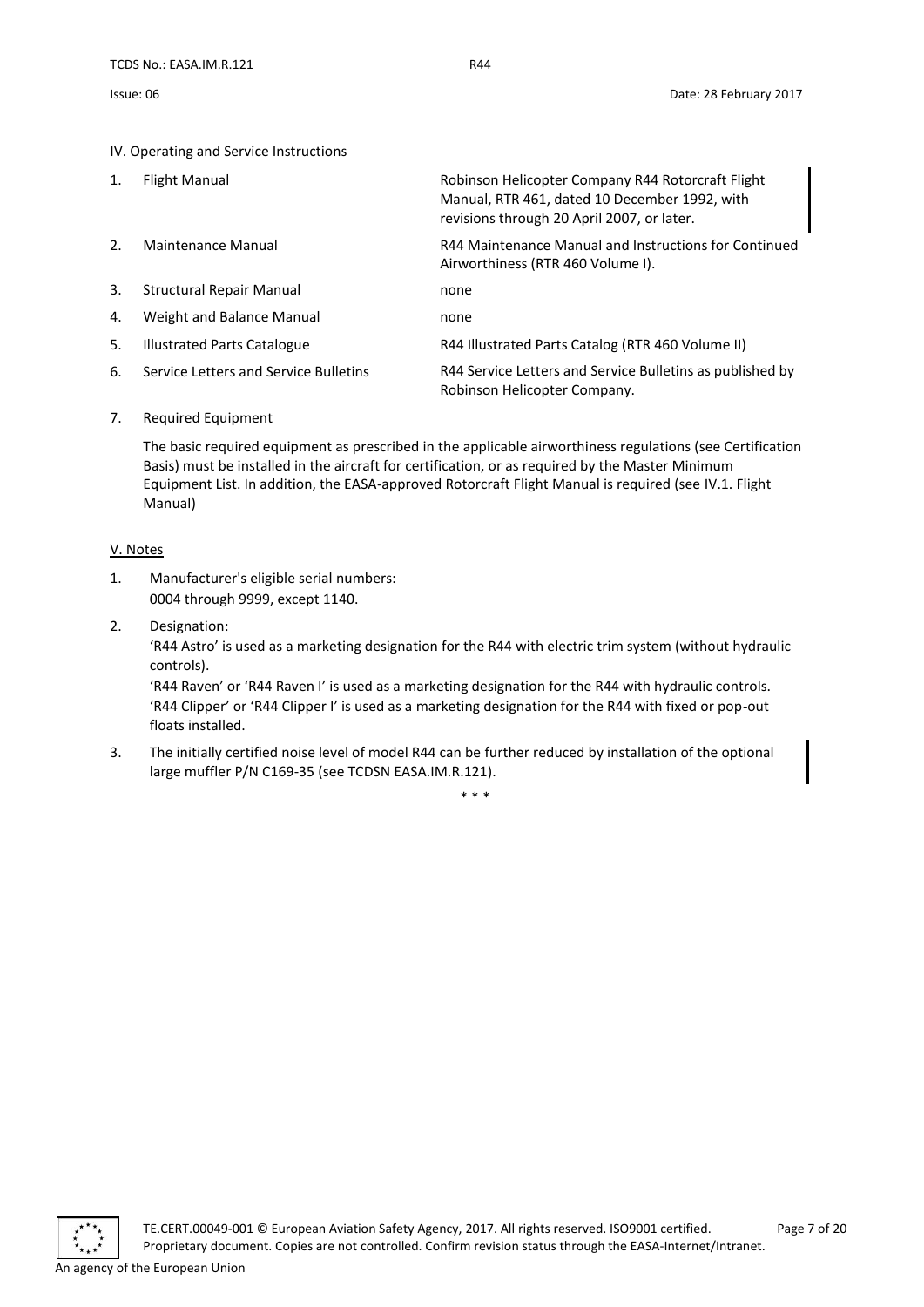<span id="page-7-2"></span><span id="page-7-1"></span><span id="page-7-0"></span>

|    | I. General                                                    |                                                                                                                                                                              |  |  |
|----|---------------------------------------------------------------|------------------------------------------------------------------------------------------------------------------------------------------------------------------------------|--|--|
| 1. | Type/ Model/ Variant                                          |                                                                                                                                                                              |  |  |
|    | 1.1 Type                                                      | R44                                                                                                                                                                          |  |  |
|    | 1.2 Model                                                     | R44 II                                                                                                                                                                       |  |  |
|    | 1.3 Variant                                                   | n/a                                                                                                                                                                          |  |  |
| 2. | Airworthiness Category                                        | <b>Small Rotorcraft</b>                                                                                                                                                      |  |  |
| 3. | Manufacturer                                                  | Robinson Helicopter Company<br>2901 Airport Drive<br>Torrance, California 90505, USA                                                                                         |  |  |
| 4. | Type Certification Application Date                           | 15 September 2001<br>to FAA:<br>to ENAC: 23 July 2002                                                                                                                        |  |  |
| 5. | <b>State of Design Authority</b>                              | FAA                                                                                                                                                                          |  |  |
| 6. | Type Certificate Date by NAA                                  | by FAA: 3 October 2002<br>by ENAC: not recorded                                                                                                                              |  |  |
| 7. | Type Certificate n°                                           | by FAA: H11NM<br>by ENAC: A320                                                                                                                                               |  |  |
| 8. | Type Certificate Data Sheet n°                                | by FAA: H11NM<br>by ENAC: A320                                                                                                                                               |  |  |
| 9. | <b>EASA Type Certification Date</b>                           | 28 September 2003, in accordance with CR (EU)<br>1702/2003, Article 2, 3., (a), (i), 2 <sup>nd</sup> bullet, 2 <sup>nd</sup> indented<br>bullet.                             |  |  |
|    | <b>II. Certification Basis</b>                                |                                                                                                                                                                              |  |  |
| 1. | Reference Date for determining the<br>applicable requirements | 12 November 1989                                                                                                                                                             |  |  |
| 2. | Airworthiness Requirements                                    | 14 CFR Part 27, dated February 1, 1965,<br>including Amdts. 27-1 through 27-24                                                                                               |  |  |
| 3. | <b>Special Conditions</b>                                     | FAA Special Condition No. 27-033-SC Robinson Model<br>R44 and R44 II Helicopters, Installation of HeliSAS<br>Autopilot and Stabilization Augmentation System<br>$(AP/SAS)$ . |  |  |
| 4. | Exemptions                                                    | FAA Exemption No. 6692, dated 17 October 1997<br>to §27.695.                                                                                                                 |  |  |
| 5. | Deviations                                                    | none                                                                                                                                                                         |  |  |
| 6. | <b>Equivalent Safety Findings</b>                             | FAA ELOS No. TD10352LA-R/S-1 to<br>14 CFR Part 27.1401(d), Anticollision Light System                                                                                        |  |  |
| 7. | Requirements elected to comply                                | none                                                                                                                                                                         |  |  |
| 8. | <b>Environmental Protection Requirements</b>                  |                                                                                                                                                                              |  |  |
|    | 8.1 Noise Requirements                                        | See TCDSN EASA.IM.R.121                                                                                                                                                      |  |  |
|    | 8.2 Emission Requirements                                     | n/a                                                                                                                                                                          |  |  |
| 9. | <b>Operational Suitability Data (OSD)</b>                     | see SECTION 4 below                                                                                                                                                          |  |  |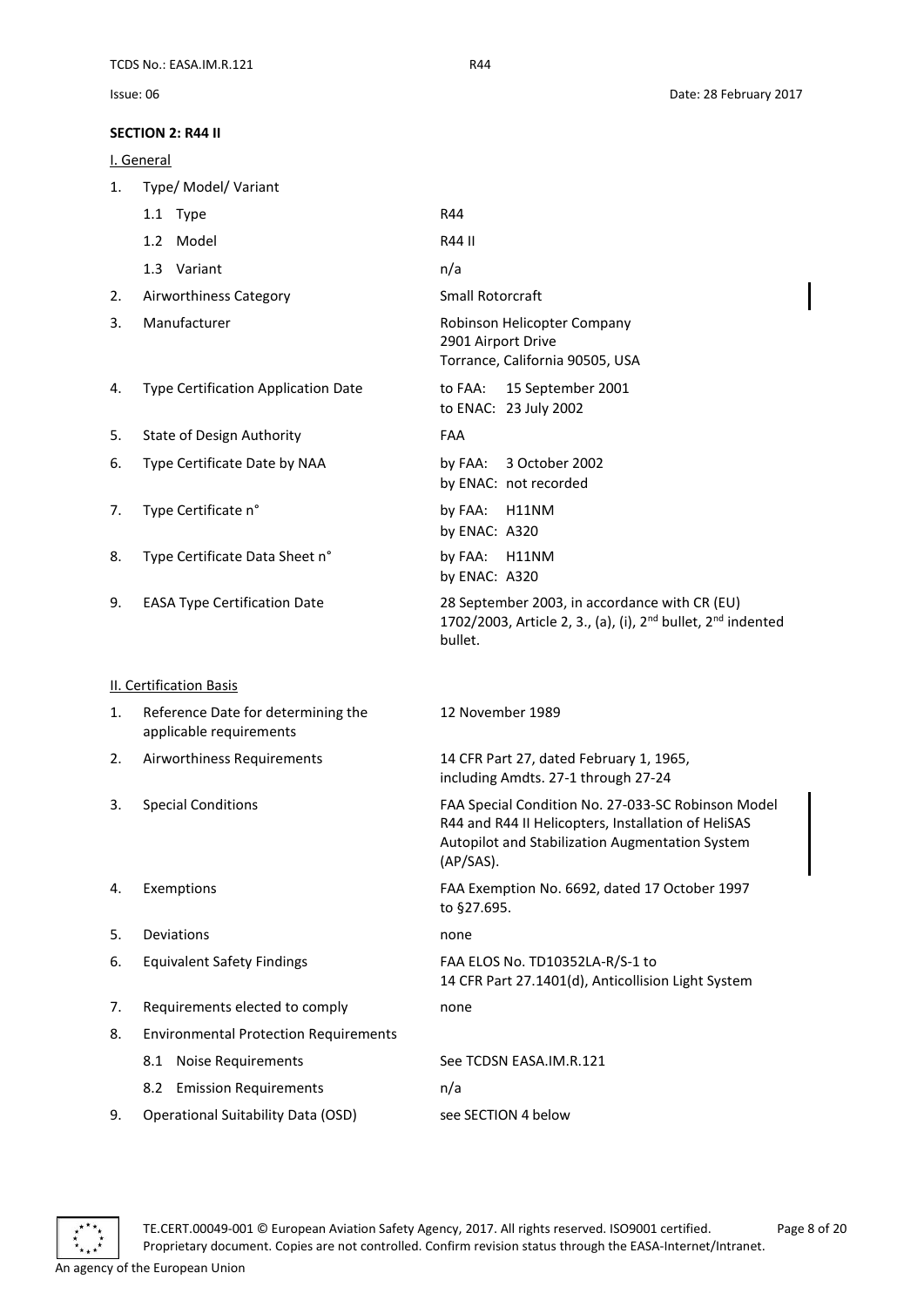### <span id="page-8-0"></span>III. Technical Characteristics and Operational Limitations

| 1. | <b>Type Design Definition</b>  | Robinson Helicopter Company Drawing C001,                                                                                                 |                                                                                                                                                                                                                 |
|----|--------------------------------|-------------------------------------------------------------------------------------------------------------------------------------------|-----------------------------------------------------------------------------------------------------------------------------------------------------------------------------------------------------------------|
|    |                                | Definition.                                                                                                                               | Robinson Technical Report RTR 540 R44 EASA Type Design                                                                                                                                                          |
| 2. | Description                    | Main rotor:                                                                                                                               | 2-blade, free to teeter and cone, rigid in-<br>plane                                                                                                                                                            |
|    |                                | Tail rotor:<br>Fuselage:                                                                                                                  | 2-blade, free to teeter, rigid in-plane<br>Riveted aluminium sheet and welded steel<br>tube for primary structure, fiberglass &<br>thermoplastic for secondary structure.<br>Seats integral to cabin structure. |
|    |                                |                                                                                                                                           | Landing gear: Aluminium skids                                                                                                                                                                                   |
|    |                                | Powerplant:                                                                                                                               | Single normally-aspirated reciprocating<br>engine                                                                                                                                                               |
|    |                                | Avionics:                                                                                                                                 | Analogue or EFIS                                                                                                                                                                                                |
| 3. | Equipment                      | Basic equipment must be installed and operational prior to<br>registration of the helicopter.<br>Optional equipment per RHC drawing C025. |                                                                                                                                                                                                                 |
| 4. | <b>Dimensions</b>              |                                                                                                                                           |                                                                                                                                                                                                                 |
|    | 4.1 Fuselage                   | Length:<br>Width hull:<br>Height:                                                                                                         | 11.66 m<br>1.28 <sub>m</sub><br>3.28 <sub>m</sub>                                                                                                                                                               |
|    | Main Rotor<br>4.2              | Diameter:                                                                                                                                 | 10.06 m                                                                                                                                                                                                         |
|    | <b>Tail Rotor</b><br>4.3       | Diameter:                                                                                                                                 | 1.47 m                                                                                                                                                                                                          |
| 5. | Engine                         |                                                                                                                                           |                                                                                                                                                                                                                 |
|    | 5.1 Model                      | <b>Lycoming Engines</b><br>1 x Model IO-540-AE1A5                                                                                         |                                                                                                                                                                                                                 |
|    | <b>Type Certificate</b><br>5.2 | <b>FAA TCDS No:</b>                                                                                                                       | 1E4<br>EASA Engine TCDS No: none                                                                                                                                                                                |

5.3 Limitations

5.3.1 Installed Engine Limitations

|             | Power Limit<br>[BHP] | <b>RPM</b><br>[%] |
|-------------|----------------------|-------------------|
| TOP (5 min) | 245                  | 102               |
| <b>MCP</b>  | 205                  | 102               |

- See RFM for maximum manifold pressure corresponding to 245 BHP
- 5.3.2 Transmission Torque Limits

|            | Max. TQ<br>[Nm] | Engine RPM<br>[%] |
|------------|-----------------|-------------------|
| TOP(5 min) | 633             | 102               |
| <b>MCP</b> | 530             | 102               |

- 6. Fluids (Fuel/ Oil/ Additives)
	-

6.1 Fuel 100 LL aviation gasoline 100/130 aviation gasoline



TE.CERT.00049-001 © European Aviation Safety Agency, 2017. All rights reserved. ISO9001 certified. Page 9 of 20 Proprietary document. Copies are not controlled. Confirm revision status through the EASA-Internet/Intranet. An agency of the European Union

<sup>6.2</sup> Oil See R44 II Rotorcraft Flight Manual (RTR 462), Section 8.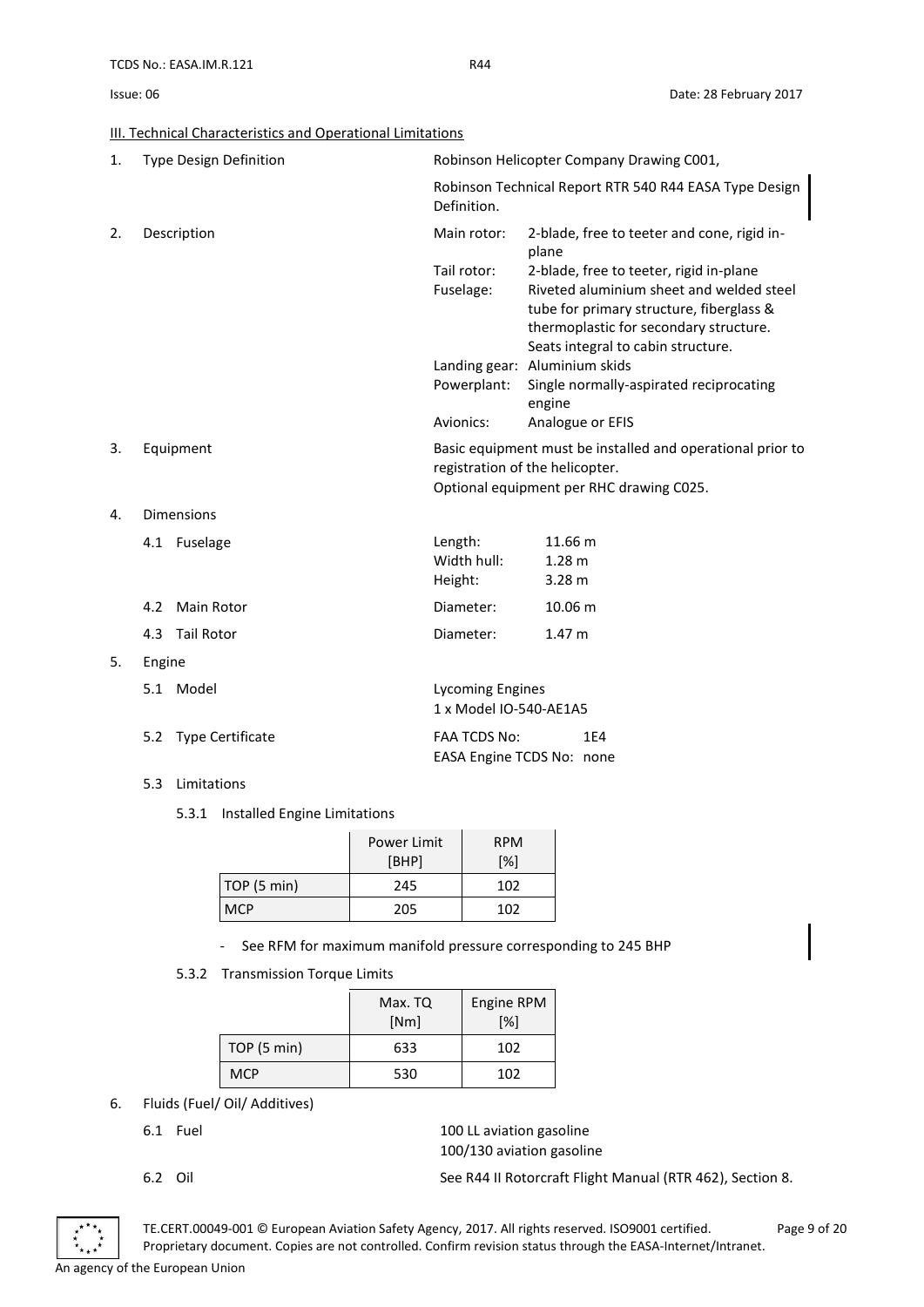- 6.3 Additives none
- 

- 7. Fluid capacities
	-

| 7.1<br>Fuel |           | Capacity [litres]      | Usable [litres] |
|-------------|-----------|------------------------|-----------------|
|             | Tank      | Tanks without bladders |                 |
|             | Main      | 120                    | 116             |
|             | Auxiliary | 70                     | 69              |
|             | Tank      | Tanks with bladders    |                 |
|             | Main      | 115                    | 112             |
|             | Auxiliary | 65                     | 64              |
| 7.2 Oil     | Engine:   | 9 litres               |                 |

| <b>Main Rotor Transmission:</b> | 2 litres    |
|---------------------------------|-------------|
| Tail Rotor Transmission:        | 0.10 litres |
| Hydraulic Reservoir:            | 0.62 litres |
|                                 |             |

### 7.3 Coolant System Capacity **has a matrix** n/a

### 8. Air Speed Limitations **TO Gross Weight** [kg] PWR-on VNE [KIAS] PWR-off VNE [KIAS] Less than 998 130 100 998 to 1 134, or Fixed Floats version less than 998 120 100 Fixed Floats version 998 to 1 134 110 100

### Notes:

- MSL V<sub>NE</sub> values shown above.

- For reduction of V<sub>NE</sub> with altitude and temperature, see R44 II Rotorcraft Flight Manual (RTR 462).

- Airspeed limit at power settings above MCP is 100 KIAS.
- Airspeed limit with inflated pop-out floats is 80 KIAS.
- Airspeed limit for any combination of 'Doors Off' is 100 KIAS.

9. Rotor Speed Limitations

|                   |           | Maximum<br>Minimum |           |     |
|-------------------|-----------|--------------------|-----------|-----|
| Condition         | $[rpm^*]$ | [%]                | $[rpm^*]$ | [%] |
| Power on          | 404       | 101                | 408       | 102 |
| Power off         | 360       | 90                 | 432       | 108 |
| Note: *Main Rotor |           |                    |           |     |

10. Maximum Operating Altitude and Temperature

| 10.1 Altitude             | 14 000 ft (4 270 m)<br>Maximum altitude above ground level is 9 000 ft (2 700 m)<br>to allow landing within 5 minutes in case of fire. |
|---------------------------|----------------------------------------------------------------------------------------------------------------------------------------|
| 10.2 Temperature          | Maximum ambient temperature limited only by engine<br>operating temperature limits.                                                    |
| 11. Operating Limitations | VFR day and night<br>Non-icing conditions                                                                                              |



TE.CERT.00049-001 © European Aviation Safety Agency, 2017. All rights reserved. ISO9001 certified. Page 10 of 20 Proprietary document. Copies are not controlled. Confirm revision status through the EASA-Internet/Intranet.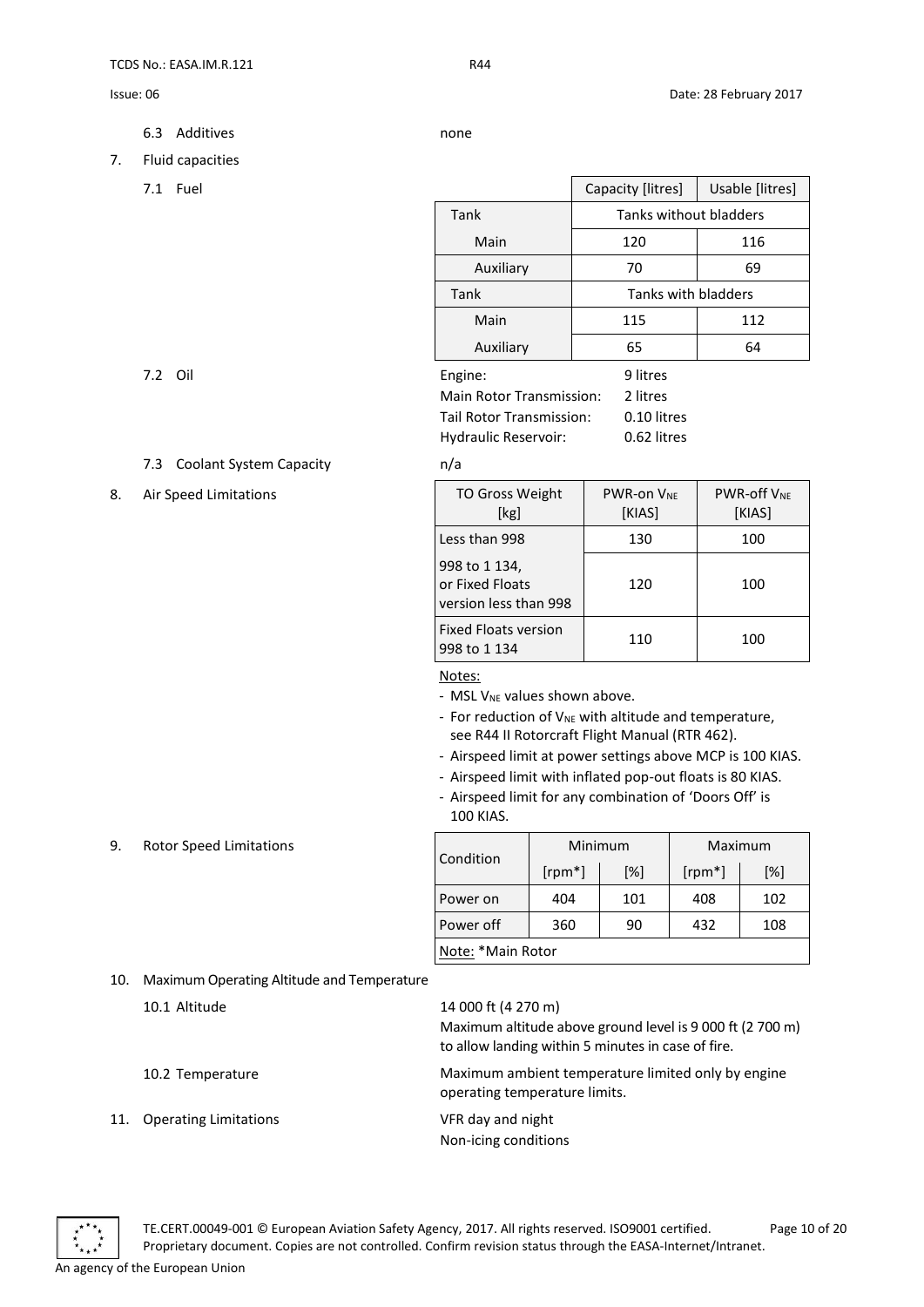- 12. Maximum Mass **12.** Maximum Mass
- 13. Centre of Gravity Range

- 
- 
- 16. Minimum Flight Crew 1 pilot (right seat)
- 17. Maximum Passenger Seating Capacity 3
- 
- 19. Maximum Baggage/ Cargo Loads Maximum mass: 23 kg (50 lb)
- 20. Rotor Blade Control Movement Main Rotor:

- 1 089 kg for intentional water landings with fixed or pop-out floats.

| Gross weight      | Longitudinal C.G. |                  |  |
|-------------------|-------------------|------------------|--|
| [kg]              | FWD limit [mm]    | AFT limit [mm]   |  |
| 726               | 2 3 3 7           | 2 604            |  |
| 953               | 2 3 3 7           | 2 604            |  |
| 1 0 4 3           | 2 3 3 7           | 2546             |  |
| 1 134             | 2 362             | 2 489            |  |
| Longitudinal C.G. | Lateral C.G.      |                  |  |
| [mm]              | Left limit [mm]   | Right limit [mm] |  |
| 2 3 3 7           | -76               | +76              |  |
| 2 540             | -76               | +76              |  |
| 2 604             | -38               | +38              |  |

14. Datum Longitudinal:

the datum plane (STA 0) is located at 2 540 mm (100 in) forward of main rotor centreline.

Lateral: fuselage median plane.

15. Levelling Means **Refer to R44 Maintenance Manual and Instructions for** Refer to R44 Maintenance Manual and Instructions for Continued Airworthiness (RTR 460)

18. Passenger Emergency Exit 4, two on each side of the passenger cabin (intended for normal use)

For any seat location, the maximum combined weight of

the load on the seat (e.g. occupant) plus the weight of stowed items and any installed equipment in the baggage compartment is 136 kg (300 lb).

| Collective pitch | 12.5° ±0.5° total travel |                                |
|------------------|--------------------------|--------------------------------|
| Cyclic pitch     | forward                  | 13.50° to 14.25°               |
|                  | Aft                      | 13.50° to 14.25°               |
|                  | left                     | $7.5^\circ$ to $8.5^\circ$     |
|                  | right                    | $6.0^{\circ}$ to $7.0^{\circ}$ |

### Tail Rotor:

| Collective pitch | right pedal | 15.5° to 16.5° |
|------------------|-------------|----------------|
|                  | left pedal  | 18.5° to 19.0° |

### 21. Auxiliary Power Unit (APU) none

22. Life-limited Parts See Robinson Maintenance Manual and Instructions for Continued Airworthiness (RTR 460).

> Retirement times are listed in the approved "Airworthiness Limitations" section of Chapter 3.

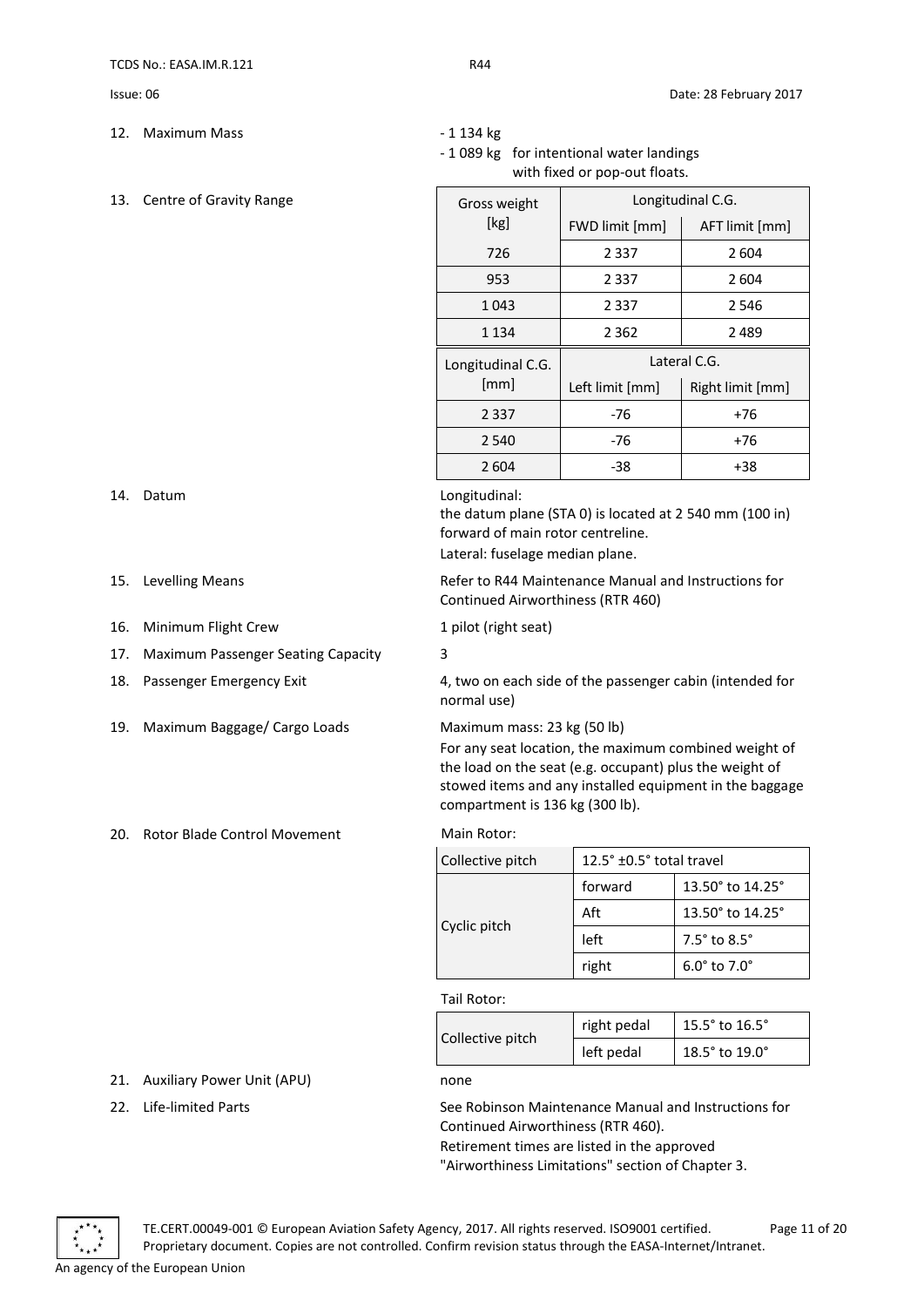### <span id="page-11-0"></span>IV. Operating and Service Instructions

| 1. | Flight Manual                         | Robinson Helicopter Company R44 II Rotorcraft Flight<br>Manual, RTR 462, dated 3 October 2002, with revisions<br>through 20 April 2007, or later. |
|----|---------------------------------------|---------------------------------------------------------------------------------------------------------------------------------------------------|
| 2. | Maintenance Manual                    | R44 Maintenance Manual and Instructions for Continued<br>Airworthiness (RTR 460 Volume I).                                                        |
| 3. | <b>Structural Repair Manual</b>       | none                                                                                                                                              |
| 4. | Weight and Balance Manual             | none                                                                                                                                              |
| 5. | <b>Illustrated Parts Catalogue</b>    | R44 Illustrated Parts Catalogue (RTR 460 Volume II)                                                                                               |
| 6. | Service Letters and Service Bulletins | R44 Service Letters and Service Bulletins as published by<br>Robinson Helicopter Company.                                                         |

### 7. Required Equipment

The basic required equipment as prescribed in the applicable airworthiness regulations (see Certification Basis) must be installed in the aircraft for certification, or as required by the Master Minimum Equipment List. In addition, the EASA-approved Rotorcraft Flight Manual is required (see Flight Manual)

### <span id="page-11-1"></span>V. Notes

- 1. Manufacturer's eligible serial numbers: 1140, 10001 and subsequent.
- 2. Designation: 'R44 Raven II' is used as a marketing designation for the R44 II. 'R44 Clipper II' is used as a marketing designation for the R44 II with fixed or pop-out floats installed.
- 3. The initially certified noise level of model R44 II can be further reduced by installation of the optional large muffler P/N C169-37 (see TCDSN EASA.IM.R.121).

\* \* \*

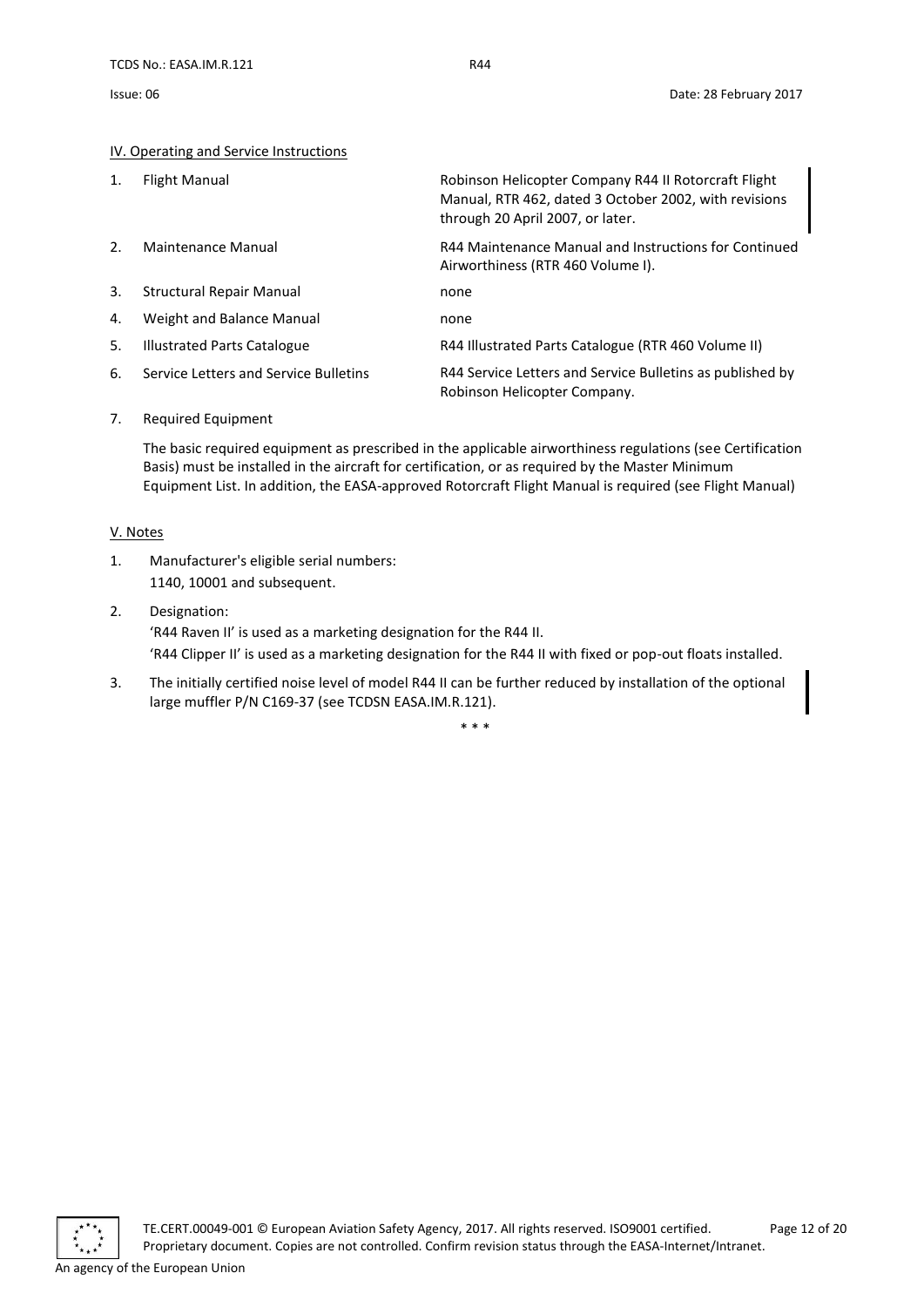| Issue: 06                                        | Date: 28 February 2017 |
|--------------------------------------------------|------------------------|
| <b>SECTION 3: R44</b> (s/n 30001 and subsequent) |                        |

<span id="page-12-2"></span><span id="page-12-1"></span><span id="page-12-0"></span>

|    | I. General                                                    |                                                                                                                                                                                     |
|----|---------------------------------------------------------------|-------------------------------------------------------------------------------------------------------------------------------------------------------------------------------------|
| 1. | Type/ Model/ Variant                                          |                                                                                                                                                                                     |
|    | 1.1 Type                                                      | R44                                                                                                                                                                                 |
|    | 1.2 Model                                                     | R44                                                                                                                                                                                 |
|    | 1.3 Variant                                                   | n/a                                                                                                                                                                                 |
| 2. | Airworthiness Category                                        | Small Rotorcraft                                                                                                                                                                    |
| 3. | Manufacturer                                                  | Robinson Helicopter Company<br>2901 Airport Drive<br>Torrance, California 90505, USA                                                                                                |
| 4. | Type Certification Application Date                           | to FAA:<br>4 March 1987<br>to ENAC:<br>29 September 1993                                                                                                                            |
| 5. | <b>State of Design Authority</b>                              | FAA                                                                                                                                                                                 |
| 6. | Type Certificate Date by NAA                                  | 10 December 1992<br>by FAA:<br>by ENAC:<br>not recorded                                                                                                                             |
| 7. | Type Certificate n°                                           | by FAA:<br>H11NM<br>by ENAC:<br>A320                                                                                                                                                |
| 8. | Type Certificate Data Sheet n°                                | by FAA:<br>H11NM<br>by ENAC:<br>A320                                                                                                                                                |
| 9. | <b>EASA Type Certification Date</b>                           | 28 September 2003, in accordance with CR (EU)<br>1702/2003, Article 2, 3., (a), (i), 2 <sup>nd</sup> bullet, 2 <sup>nd</sup> indented<br>bullet.                                    |
|    | <b>II. Certification Basis</b>                                |                                                                                                                                                                                     |
| 1. | Reference Date for determining the<br>applicable requirements | 12 November 1989                                                                                                                                                                    |
| 2. | Airworthiness Requirements                                    | 14 CFR Part 27, dated February 1, 1965,<br>including Amdts. 27-1 through 27-24                                                                                                      |
| 3. | <b>Special Conditions</b>                                     | FAA Special Condition No. 27-033-SC Robinson Model<br>R44 and R44 II Helicopters, Installation of HeliSAS<br><b>Autopilot and Stabilization Augmentation System</b><br>$(AP/SAS)$ . |
| 4. | Exemptions                                                    | FAA Exemption No. 6692, dated 17 October 1997<br>to §27.695.                                                                                                                        |
| 5. | Deviations                                                    | none                                                                                                                                                                                |
| 6. | <b>Equivalent Safety Findings</b>                             | FAA ELOS No. TD10352LA-R/S-1 to<br>14 CFR Part 27.1401(d), Anticollision Light System                                                                                               |
| 7. | Requirements elected to comply                                | none                                                                                                                                                                                |
| 8. | <b>Environmental Protection Requirements</b>                  |                                                                                                                                                                                     |
|    | <b>Noise Requirements</b><br>8.1                              | See TCDSN EASA.IM.R.121                                                                                                                                                             |
|    | <b>Emission Requirements</b><br>8.2                           | n/a                                                                                                                                                                                 |
| 9. | <b>Operational Suitability Data (OSD)</b>                     | see SECTION 4 below                                                                                                                                                                 |



TE.CERT.00049-001 © European Aviation Safety Agency, 2017. All rights reserved. ISO9001 certified. Page 13 of 20 Proprietary document. Copies are not controlled. Confirm revision status through the EASA-Internet/Intranet.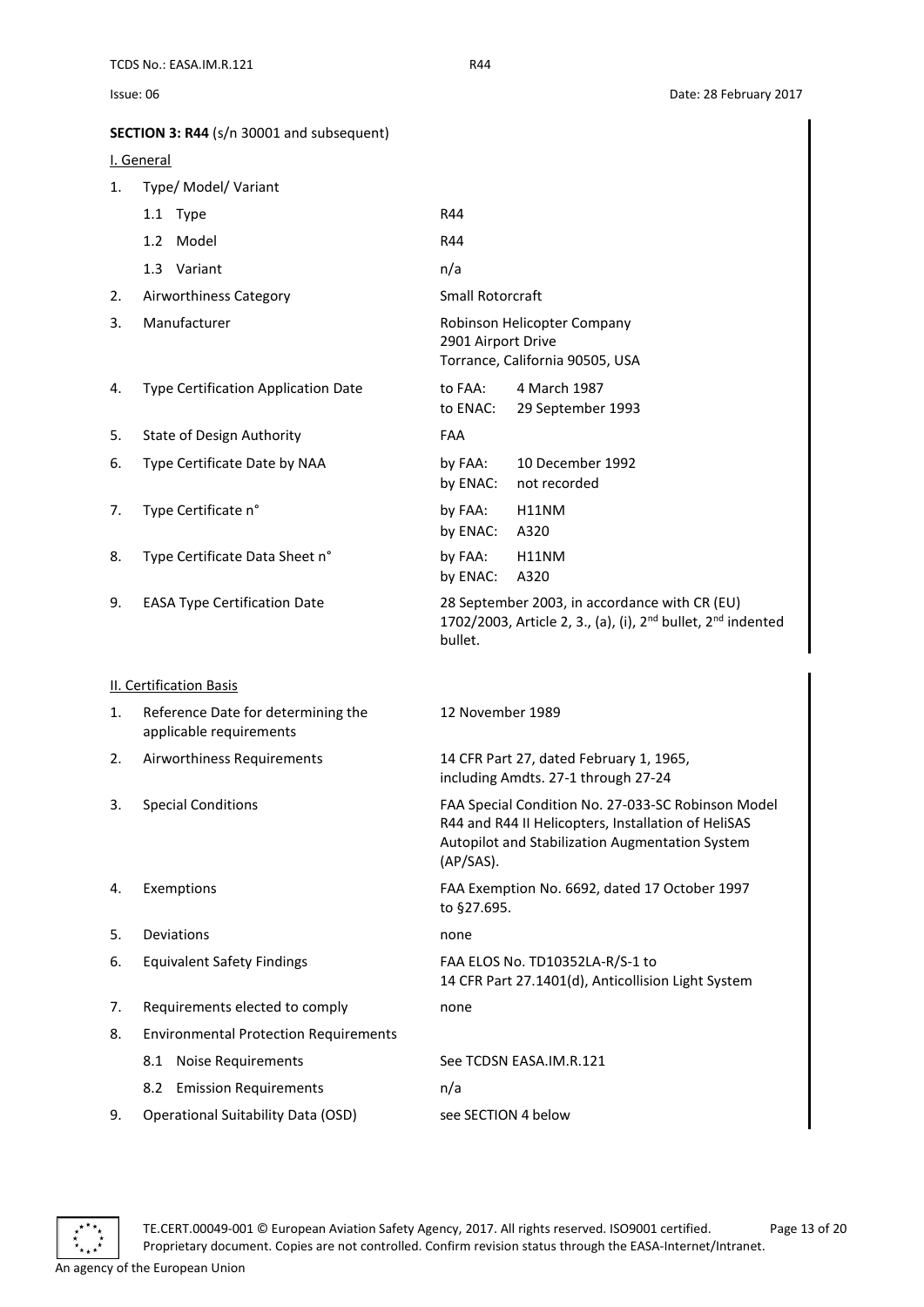<span id="page-13-0"></span>III. Technical Characteristics and Operational Limitations

| 1. | <b>Type Design Definition</b> | Robinson Helicopter Company Drawing C001,<br>Robinson Technical Report RTR 540 R44 EASA Type Design<br>Definition.                        |                                                                                                                                                                                                                 |
|----|-------------------------------|-------------------------------------------------------------------------------------------------------------------------------------------|-----------------------------------------------------------------------------------------------------------------------------------------------------------------------------------------------------------------|
| 2. | Description                   | Main rotor:                                                                                                                               | 2-blade, free to teeter and cone, rigid in-<br>plane                                                                                                                                                            |
|    |                               | Tail rotor:<br>Fuselage:                                                                                                                  | 2-blade, free to teeter, rigid in-plane<br>Riveted aluminium sheet and welded steel<br>tube for primary structure, fiberglass &<br>thermoplastic for secondary structure.<br>Seats integral to cabin structure. |
|    |                               |                                                                                                                                           | Landing gear: Aluminium skids                                                                                                                                                                                   |
|    |                               | Powerplant:                                                                                                                               | Single normally-aspirated reciprocating<br>engine                                                                                                                                                               |
|    |                               | Avionics:                                                                                                                                 | Analogue or EFIS                                                                                                                                                                                                |
| 3. | Equipment                     | Basic equipment must be installed and operational prior to<br>registration of the helicopter.<br>Optional equipment per RHC drawing C025. |                                                                                                                                                                                                                 |
| 4. | <b>Dimensions</b>             |                                                                                                                                           |                                                                                                                                                                                                                 |
|    | 4.1 Fuselage                  | Length:<br>Width hull:<br>Height:                                                                                                         | 11.66 m<br>1.28 <sub>m</sub><br>3.28 <sub>m</sub>                                                                                                                                                               |
|    | <b>Main Rotor</b><br>4.2      | Diameter:                                                                                                                                 | 10.06 m                                                                                                                                                                                                         |
|    | <b>Tail Rotor</b><br>4.3      | Diameter:                                                                                                                                 | 1.47 <sub>m</sub>                                                                                                                                                                                               |
| 5. | Engine                        |                                                                                                                                           |                                                                                                                                                                                                                 |
|    | 5.1 Model                     | <b>Lycoming Engines</b><br>1 x Model O-540-F1B5                                                                                           |                                                                                                                                                                                                                 |

|                      | 1 x Model O-540-F1B5      |       |
|----------------------|---------------------------|-------|
| 5.2 Type Certificate | FAA TCDS No:              | E-295 |
|                      | EASA Engine TCDS No: none |       |

- 5.3 Limitations
	- 5.3.1 Installed Engine Limitations

|             | Power Limit<br>[BHP] | <b>RPM</b><br>[%] |
|-------------|----------------------|-------------------|
| TOP (5 min) | 210                  | 102               |
| <b>MCP</b>  | 185                  | 102               |

- See RFM for maximum manifold pressure corresponding to 210 BHP
- 5.3.2 Transmission Torque Limits

|             | Max. TQ<br>[Nm] | Engine RPM<br>[%] |
|-------------|-----------------|-------------------|
| TOP (5 min) | 543             | 102               |
| <b>MCP</b>  | 478             | 102               |

- 6. Fluids (Fuel/ Oil/ Additives)
	-

6.1 Fuel 200 LL aviation gasoline 100/130 aviation gasoline

TE.CERT.00049-001 © European Aviation Safety Agency, 2017. All rights reserved. ISO9001 certified. Page 14 of 20 Proprietary document. Copies are not controlled. Confirm revision status through the EASA-Internet/Intranet.

<sup>6.2</sup> Oil See R44 II Rotorcraft Flight Manual (RTR 462), Section 8.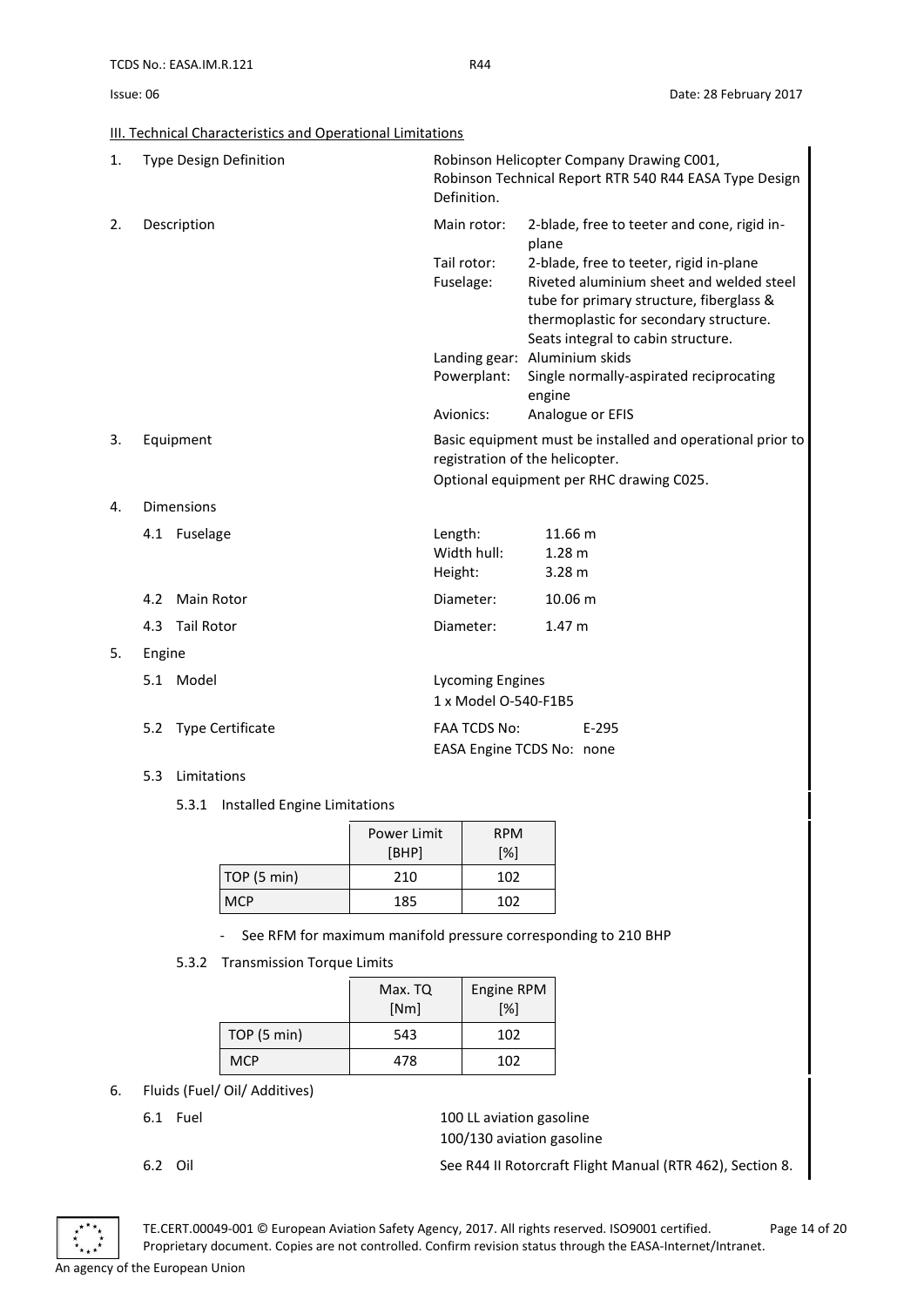- 6.3 Additives none
	-

8. Air Speed Limitations

9. Rotor Speed Limitations

- 7. Fluid capacities
	-

|     | r ruru cupucrtico              |                                                         |                            |                 |
|-----|--------------------------------|---------------------------------------------------------|----------------------------|-----------------|
|     | 7.1 Fuel                       |                                                         | Capacity [litres]          | Usable [litres] |
|     |                                | Tank                                                    | Tanks without bladders     |                 |
|     |                                | Main                                                    | 120                        | 116             |
|     |                                | Auxiliary                                               | 70                         | 69              |
|     |                                | Tank                                                    | Tanks with bladders        |                 |
|     |                                | Main                                                    | 115                        | 112             |
|     |                                | Auxiliary                                               | 65                         | 64              |
|     | 7.2 Oil                        | Engine:<br><b>Main Rotor Transmission:</b>              | 9 litres<br>2 litres       |                 |
|     |                                | Tail Rotor Transmission:<br><b>Hydraulic Reservoir:</b> | 0.10 litres<br>0.62 litres |                 |
| 7.3 | <b>Coolant System Capacity</b> | n/a                                                     |                            |                 |
|     |                                |                                                         |                            |                 |

| <b>PWR-on VNE</b> | <b>PWR-off VNF</b> |  |
|-------------------|--------------------|--|
| [KIAS]            | [KIAS]             |  |
| 120               | 100                |  |

### Notes:

- MSL V<sub>NE</sub> values shown above.

- For reduction of V<sub>NE</sub> with altitude and temperature, see Cadet RFM (RTR 463).

- Airspeed limit at power settings above MCP is 100 KIAS.

- Airspeed limit with inflated pop-out floats is 80 KIAS.

- Airspeed limit for any combination of 'Doors Off' is 100 KIAS.

|                   | Minimum   |     | Maximum   |     |
|-------------------|-----------|-----|-----------|-----|
| Condition         | $[rpm^*]$ | [%] | $[rpm^*]$ | [%] |
| Power on          | 396       | 99  | 408       | 102 |
| Power off         | 360       | 90  | 432       | 108 |
| Note: *Main Rotor |           |     |           |     |

10. Maximum Operating Altitude and Temperature

|     | 10.1 Altitude                | 14 000 ft (4 270 m)<br>Maximum altitude above ground level is 9 000 ft (2 700 m)<br>to allow landing within 5 minutes in case of fire. |
|-----|------------------------------|----------------------------------------------------------------------------------------------------------------------------------------|
|     | 10.2 Temperature             | Maximum ambient temperature limited only by engine<br>operating temperature limits.                                                    |
| 11. | <b>Operating Limitations</b> | VFR day and night<br>Non-icing conditions                                                                                              |
|     | <b>Maximum Mass</b>          | 998 kg                                                                                                                                 |

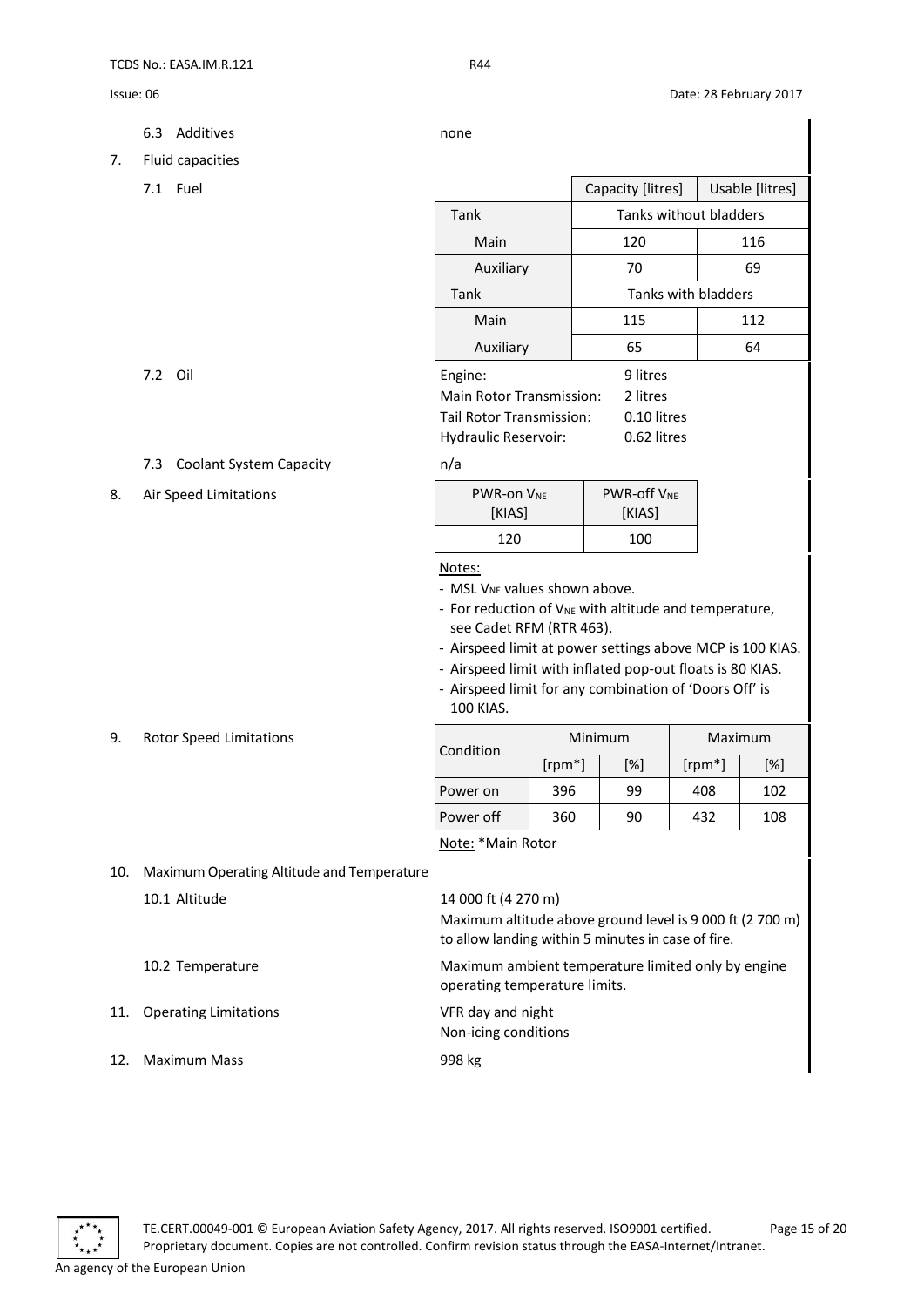13. Centre of Gravity Range

| Gross weight      | Longitudinal C.G. |                  |  |
|-------------------|-------------------|------------------|--|
| [kg]              | FWD limit [mm]    | AFT limit [mm]   |  |
| 703               | 2 3 3 7           | 2 604            |  |
| 907               | 2 3 3 7           | 2604             |  |
| 998               | 2 3 3 7           | 2 546            |  |
|                   |                   |                  |  |
| Longitudinal C.G. |                   | Lateral C.G.     |  |
| [mm]              | Left limit [mm]   | Right limit [mm] |  |
| 2 3 3 7           | -76               | +76              |  |
| 2 5 4 0           | -76               | $+76$            |  |

- 
- 16. Minimum Flight Crew 1 pilot (right seat)
- 17. Maximum Passenger Seating Capacity 1
- 
- 

20. Rotor Blade Control Movement Main Rotor:

- 21. Auxiliary Power Unit (APU) none
- 

14. Datum Longitudinal:

the datum plane (STA 0) is located at 2 540 mm (100 in) forward of main rotor centreline.

Lateral:

fuselage median plane.

15. Levelling Means **Refer to R44 Maintenance Manual and Instructions for** Refer to R44 Maintenance Manual and Instructions for Continued Airworthiness (RTR 460)

18. Passenger Emergency Exit 2, one on each side of the passenger cabin (intended for normal use)

19. Maximum Baggage/ Cargo Loads Maximum mass under seats: 23 kg (50 lb)

For any seat location, the maximum combined weight of the load on the seat (e.g. occupant) plus the weight of stowed items and any installed equipment in the baggage compartment is 136 kg (300 lb). Maximum mass on aft deck is 23 kg (50 lb) each side and maximum mass in each compartment under aft deck is 23 kg (50 lb).

| Collective pitch | 12.5° ±0.5° total travel |                                      |  |
|------------------|--------------------------|--------------------------------------|--|
|                  | forward                  | 13.50 $^{\circ}$ to 14.25 $^{\circ}$ |  |
|                  | Aft                      | 13.50° to 14.25°                     |  |
| Cyclic pitch     | left                     | $7.5^{\circ}$ to $8.5^{\circ}$       |  |
|                  | right                    | $6.0^\circ$ to $7.0^\circ$           |  |
| Tail Rotor:      |                          |                                      |  |
|                  | right pedal              | 15.5° to 16.5°                       |  |
| Collective pitch | left pedal               | 18.5° to 19.0°                       |  |

22. Life-limited Parts See Robinson Maintenance Manual and Instructions for Continued Airworthiness (RTR 460).

> Retirement times are listed in the approved "Airworthiness Limitations" section of Chapter 3.



TE.CERT.00049-001 © European Aviation Safety Agency, 2017. All rights reserved. ISO9001 certified. Page 16 of 20 Proprietary document. Copies are not controlled. Confirm revision status through the EASA-Internet/Intranet.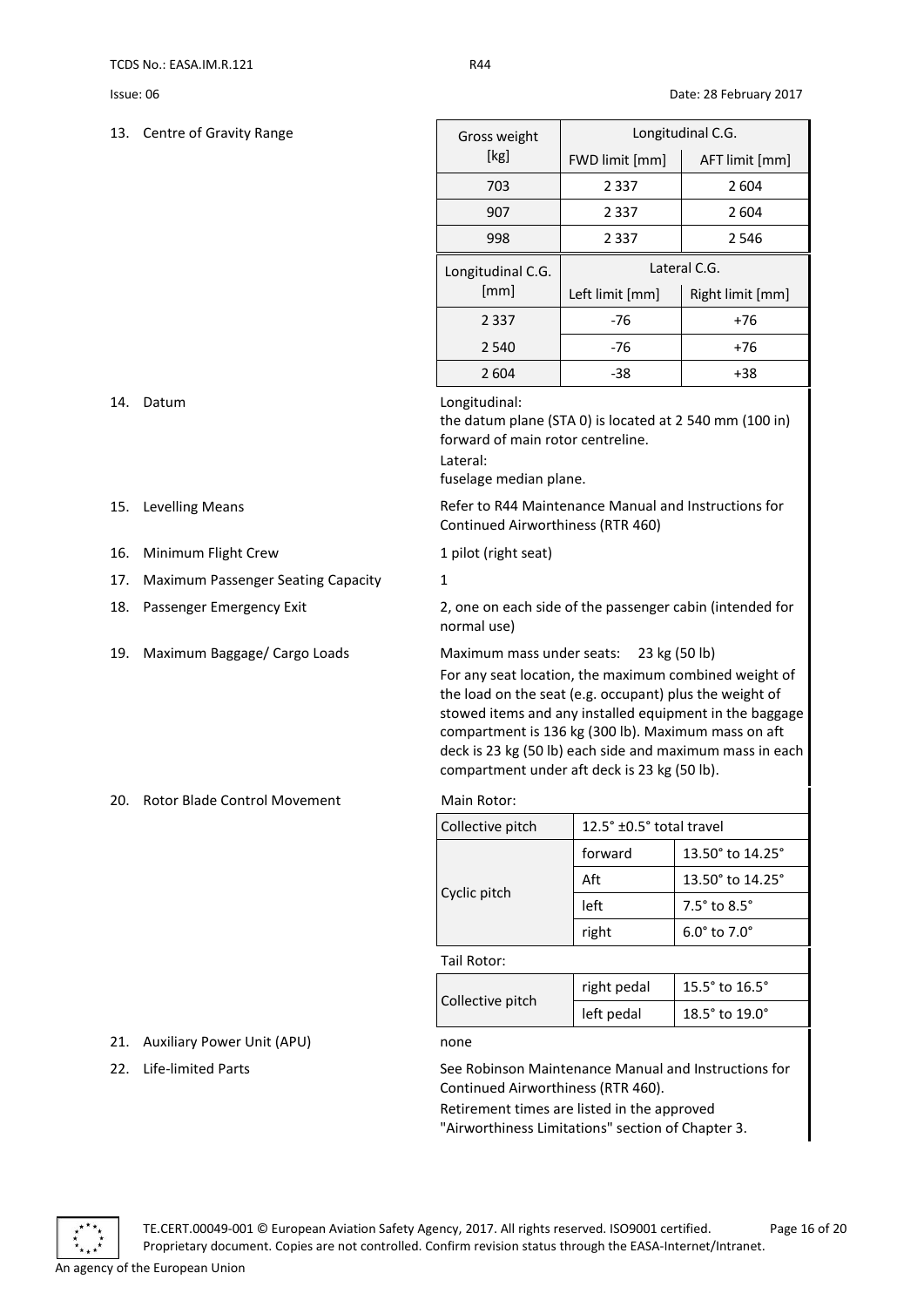Issue: 06 Date: 28 February 2017

### <span id="page-16-0"></span>IV. Operating and Service Instructions

| $\mathbf{1}$ . | Flight Manual                         | Robinson Helicopter Company R44 Cadet Rotorcraft<br>Flight Manual, RTR 463, dated 29 April 2016, or later |
|----------------|---------------------------------------|-----------------------------------------------------------------------------------------------------------|
| 2.             | Maintenance Manual                    | R44 Maintenance Manual and Instructions for Continued<br>Airworthiness (RTR 460 Volume I)                 |
| 3.             | Structural Repair Manual              | none                                                                                                      |
| 4.             | Weight and Balance Manual             | none                                                                                                      |
| 5.             | Illustrated Parts Catalogue           | R44 Illustrated Parts Catalogue (RTR 460 Volume II)                                                       |
| 6.             | Service Letters and Service Bulletins | R44 Service Letters and Service Bulletins as published by<br>Robinson Helicopter Company                  |

### 7. Required Equipment

The basic required equipment as prescribed in the applicable airworthiness regulations (see Certification Basis) must be installed in the aircraft for certification, or as required by the Master Minimum Equipment List. In addition, the EASA-approved Rotorcraft Flight Manual is required (see IV.1 Flight Manual)

### <span id="page-16-1"></span>V. Notes

- 1. Manufacturer's eligible serial numbers: 30001 and subsequent.
- 2. Designation: 'R44 Cadet' is used as a marketing designation for the two-seat version of the R44.

\* \* \*

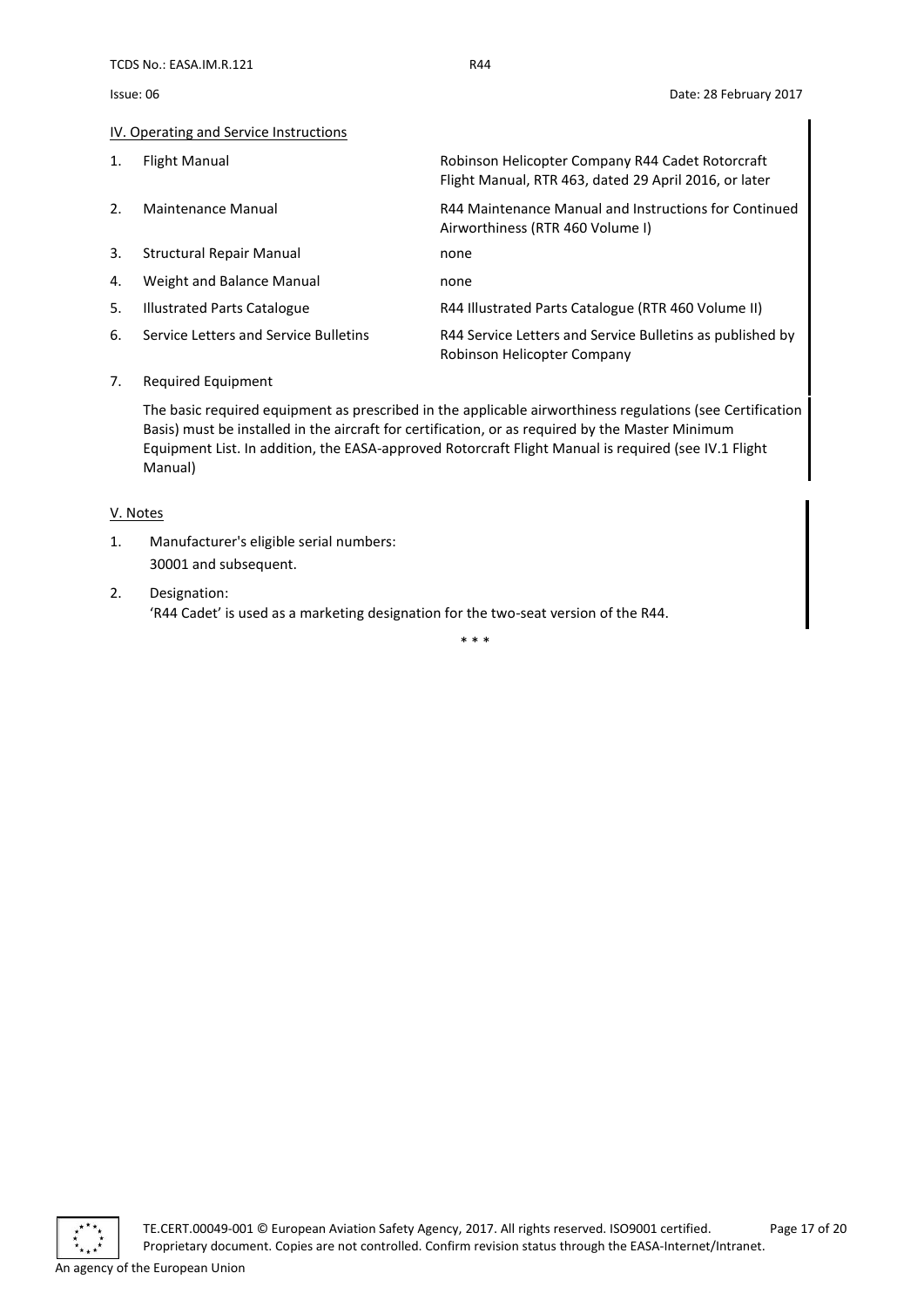### <span id="page-17-0"></span>**SECTION 4: OPERATIONAL SUITABILITY DATA (OSD)**

The OSD elements listed below are approved by the European Aviation Safety Agency as per Commission Regulation (EU) 748/2012, as amended by Commission Regulation (EU) No 69/2014.

### <span id="page-17-1"></span>I. OSD Certification Basis

I.1 Reference Date for determining the applicable OSD requirements

For all models: 12 August 2014

I.2 MMEL - Certification Basis

For all models: Special Condition SC-CS-GEN-MMEL-H, Initial Issue

I.3 Flight Crew Data - Certification Basis

For all models: CS-FCD, Initial Issue

### <span id="page-17-2"></span>II. OSD Elements

### II.1 MMEL

For all models: EASA MMEL for R22, R44, and R66, Appendix 1 to RTR 666, dated 17 November 2015, or subsequent approved revisions.

II.2 Flight Crew Data

RTR 465, EASA Operation Suitability Data, Flight Crew Data, Initial OSD Issue, or subsequent approved revisions.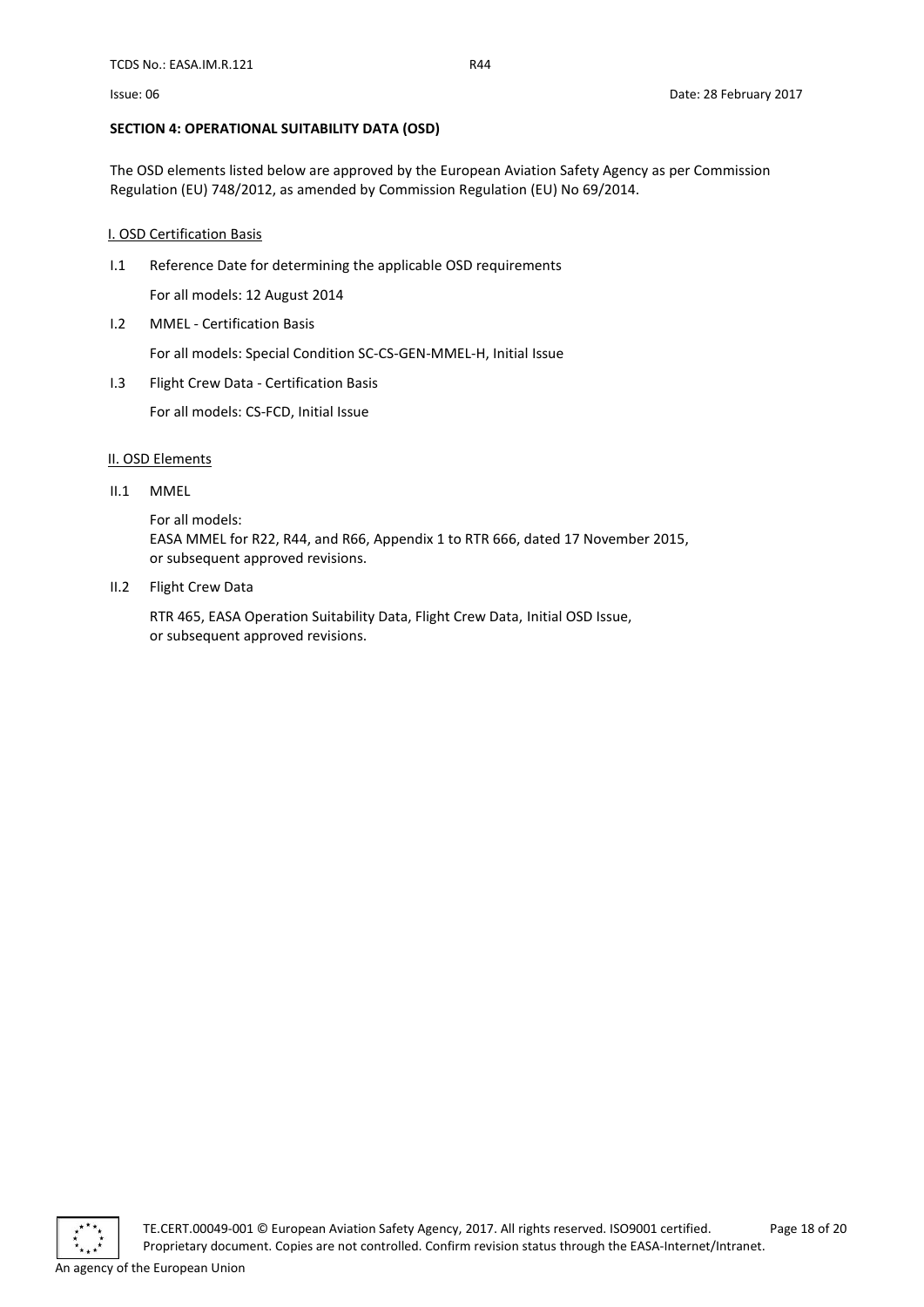### <span id="page-18-0"></span>**SECTION: NOTES PERTINENT TO ALL MODELS**

- 1. A current weight and balance report, including a list of equipment included in the certificated empty weight, and loading instructions when necessary, must be provided for each aircraft at the time of original airworthiness certification and at all times thereafter, except in the case of operators having an approved weight control system.
- 2. The following placard must be installed in clear view of the pilot:

"THIS ROTORCRAFT IS APPROVED FOR DAY AND NIGHT VFR OPERATIONS"

For additional placards, see the Rotorcraft Flight Manual. All placards required in the EASA-approved Rotorcraft Flight Manual must be installed in the appropriate locations.

3. Information essential to the proper maintenance of the helicopter, including retirement time of critical components, is contained in the Robinson R44 Maintenance Manual and Instructions for Continued Airworthiness (RTR 460). Retirement times are listed in the approved "AIRWORTHINESS LIMITATIONS" section.

\* \* \*